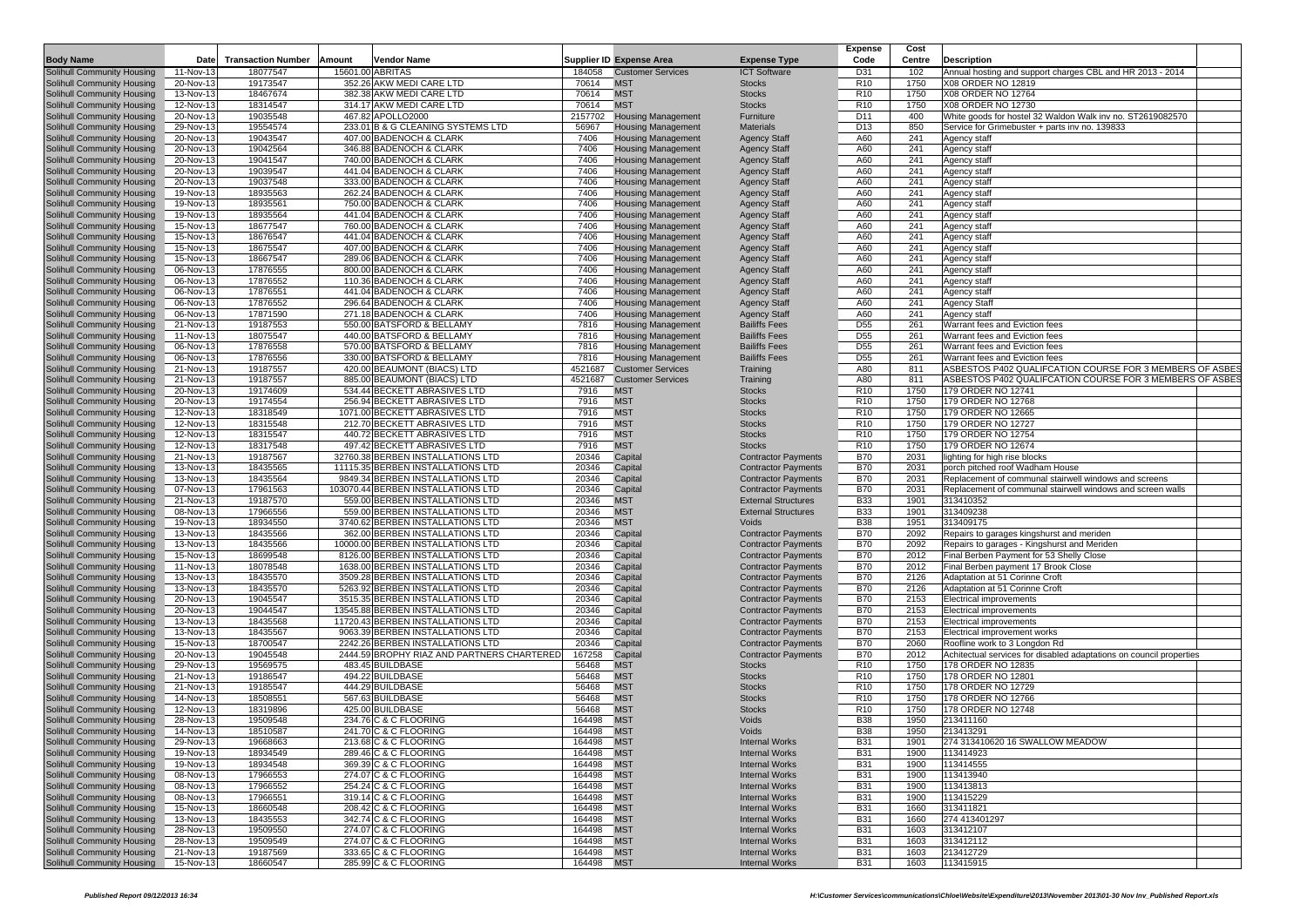|                                                                        |                        |                           |                                                                                      |                    |                                                                  |                                                          | <b>Expense</b>                     | Cost         |                                                                                                              |  |
|------------------------------------------------------------------------|------------------------|---------------------------|--------------------------------------------------------------------------------------|--------------------|------------------------------------------------------------------|----------------------------------------------------------|------------------------------------|--------------|--------------------------------------------------------------------------------------------------------------|--|
| <b>Body Name</b>                                                       | Date                   | <b>Transaction Number</b> | Amount<br>Vendor Name                                                                |                    | <b>Supplier ID Expense Area</b>                                  | <b>Expense Type</b>                                      | Code                               | Centre       | <b>Description</b>                                                                                           |  |
| <b>Solihull Community Housing</b>                                      | 11-Nov-13              | 18035558                  | 277.78 C & C FLOORING                                                                | 164498             | <b>MST</b>                                                       | <b>Internal Works</b>                                    | <b>B31</b>                         | 1603         | 113415418                                                                                                    |  |
| Solihull Community Housing                                             | 11-Nov-13              | 18035559                  | 277.78 C & C FLOORING                                                                | 164498             | <b>MST</b>                                                       | <b>Internal Works</b>                                    | <b>B31</b>                         | 1603         | 213411834                                                                                                    |  |
| <b>Solihull Community Housing</b>                                      | 29-Nov-13              | 19569670                  | 217.00 C & C FLOORING                                                                | 164498             | Capital                                                          | <b>Contractor Payments</b>                               | <b>B70</b>                         | 2158         | 274 113416907 24 LINACRE HOUSE                                                                               |  |
| <b>Solihull Community Housing</b>                                      | 29-Nov-13              | 19569665                  | 274.07 C & C FLOORING<br>226.88 C & C FLOORING                                       | 164498             | Capital                                                          | <b>Contractor Payments</b>                               | <b>B70</b><br><b>B70</b>           | 2158         | 274 313411579 26 LODGE ROAD<br>274 113417072 291 GRANDYS CROFT                                               |  |
| <b>Solihull Community Housing</b><br><b>Solihull Community Housing</b> | 29-Nov-13<br>05-Nov-13 | 19569667<br>17782547      | 1350.00 CAPITA SYMONDS LTD                                                           | 164498<br>218112   | Capital<br>Capital                                               | <b>Contractor Payments</b><br><b>Contractor Payments</b> | <b>B70</b>                         | 2157<br>2162 | Professional Fees for Gilson Wav                                                                             |  |
| <b>Solihull Community Housing</b>                                      | 05-Nov-13              | 17784547                  | 855.56 CAPITA SYMONDS LTD                                                            | 218112             | Capital                                                          | <b>Contractor Payments</b>                               | <b>B70</b>                         | 2163         | Post Contract Fees for Temple Avenue                                                                         |  |
| <b>Solihull Community Housing</b>                                      | 14-Nov-13              | 18508550                  | 280.00 CAPITOL JOINERY                                                               | 66253              | <b>MST</b>                                                       | <b>Stocks</b>                                            | R <sub>10</sub>                    | 1750         | 281 ORDER NO 12728                                                                                           |  |
| Solihull Community Housing                                             | 07-Nov-13              | 17885549                  | 728.04 CARETECH (UK) LTD                                                             | 1610610            | <b>Investment, Planning &amp; Service: Adaptations</b>           |                                                          | <b>B83</b>                         | 1105         | October Lift Service & Repairs                                                                               |  |
| <b>Solihull Community Housing</b>                                      | 07-Nov-13              | 17885548                  | 1081.02 CARETECH (UK) LTD                                                            | 1610610            | <b>Investment, Planning &amp; Service: Adaptations</b>           |                                                          | <b>B83</b>                         | 1105         | October Lift Service & Repairs                                                                               |  |
| <b>Solihull Community Housing</b>                                      | 13-Nov-13              | 18435571                  | 1974.56 CCG BUILDERS                                                                 | 3934686            | <b>MST</b>                                                       | <b>External Structures</b>                               | <b>B33</b>                         | 1901         | Service for Remedial Works to 3 Elevations to 10/12 Elkstone Grove                                           |  |
| <b>Solihull Community Housing</b>                                      | 07-Nov-13              | 17961564                  | 1233.66 CCG BUILDERS                                                                 | 3934686            | Capital                                                          | <b>Contractor Payments</b>                               | <b>B70</b>                         | 2145         | Service for remedial works to driveway and path to the rear of Woodclose R                                   |  |
| Solihull Community Housing                                             | 13-Nov-13              | 18435602                  | 410.00 CEL ELECTRICAL                                                                | 138018             | Investment, Planning & Services Utility Related Works            |                                                          | <b>B34</b>                         | 800          | Electrical Day to Day 2013/2014                                                                              |  |
| <b>Solihull Community Housing</b>                                      | 13-Nov-13              | 18435606                  | 410.00 CEL ELECTRICAL                                                                | 138018             | Investment, Planning & Services Utility Related Works            |                                                          | <b>B34</b>                         | 800          | Electrical Day to Day 2013/2014                                                                              |  |
| <b>Solihull Community Housing</b>                                      | 13-Nov-13              | 18435551                  | 639.18 CHUBB FIRE LTD                                                                | 11217              | <b>Customer Services</b>                                         | <b>Other Premises Costs</b>                              | <b>B90</b>                         | 200          | 094 113411306                                                                                                |  |
| <b>Solihull Community Housing</b>                                      | 13-Nov-13              | 18435608                  | 295.00 CROWN CARS                                                                    | 129277             | <b>Customer Services</b>                                         | <b>Public Transport</b>                                  | C <sub>20</sub>                    | 153          | Taxis for involved customers                                                                                 |  |
| <b>Solihull Community Housing</b>                                      | 19-Nov-13              | 18935572                  | 462.50 DECISION RECRUITMENT LTD                                                      | 2370689            | Capital                                                          | <b>Contractor Payments</b>                               | <b>B70</b>                         | 2125         | Services of Lee Whillock 37:00 hrs INVOICE IN-7016<br>Services of Aaron Nawstead 29:30 hrs INVOICE IN-7015   |  |
| <b>Solihull Community Housing</b><br><b>Solihull Community Housing</b> | 19-Nov-13<br>13-Nov-13 | 18935573<br>18435573      | 368.75 DECISION RECRUITMENT LTD<br>462.50 DECISION RECRUITMENT LTD                   | 2370689<br>2370689 | Capital<br>Capital                                               | <b>Contractor Payments</b><br><b>Contractor Payments</b> | <b>B70</b><br><b>B70</b>           | 2125<br>2125 | Services of Aaron Nawstead 37:00 hrs INVOICE IN-6899                                                         |  |
| Solihull Community Housing                                             | 13-Nov-13              | 18435572                  | 462.50 DECISION RECRUITMENT LTD                                                      | 2370689            | Capital                                                          | <b>Contractor Payments</b>                               | <b>B70</b>                         | 2125         | Services of Lee Whillock 37:00 hrs INVOICE IN-6898                                                           |  |
| <b>Solihull Community Housing</b>                                      | 06-Nov-13              | 17841549                  | 462.50 DECISION RECRUITMENT LTD                                                      | 2370689            | Capital                                                          | <b>Contractor Payments</b>                               | <b>B70</b>                         | 2125         | Services of Lee Whillock 37:00 hrs INVOICE IN-6868                                                           |  |
| <b>Solihull Community Housing</b>                                      | 06-Nov-13              | 17841548                  | 462.50 DECISION RECRUITMENT LTD                                                      | 2370689            | Capital                                                          | <b>Contractor Payments</b>                               | <b>B70</b>                         | 2125         | Services of Aaron Nawstead 37:00 hrs INVOICE IN-6869                                                         |  |
| <b>Solihull Community Housing</b>                                      | 18-Nov-13              | 18821547                  | 6433.60 DLA PIPER UK LLP                                                             | 147168             | <b>Customer Services</b>                                         | <b>Professional Fees</b>                                 | D <sub>50</sub>                    | 811          | <b>Counsel Fees</b>                                                                                          |  |
| <b>Solihull Community Housing</b>                                      | 18-Nov-13              | 18825547                  | 1038.40 DLA PIPER UK LLP                                                             | 147168             | <b>Customer Services</b>                                         | <b>Professional Fees</b>                                 | D <sub>50</sub>                    | 811          | <b>Employment Advice</b>                                                                                     |  |
| <b>Solihull Community Housing</b>                                      | 29-Nov-13              | 19569580                  | 332.80 DOORFIT PRODUCTS LTD                                                          | 5228               | <b>MST</b>                                                       | <b>Stocks</b>                                            | R <sub>10</sub>                    | 1750         | 201 ORDER NO 12757                                                                                           |  |
| <b>Solihull Community Housing</b>                                      | 21-Nov-13              | 19187548                  | 273.18 DOORFIT PRODUCTS LTD                                                          | 5228               | <b>MST</b>                                                       | <b>Stocks</b>                                            | R <sub>10</sub>                    | 1750         | 201 ORDER NO 12626                                                                                           |  |
| <b>Solihull Community Housing</b>                                      | 13-Nov-13              | 18467650                  | 262.42 DOORFIT PRODUCTS LTD                                                          | 5228               | <b>MST</b>                                                       | <b>Stocks</b>                                            | R <sub>10</sub>                    | 1750         | 201 ORDER NO 12676                                                                                           |  |
| <b>Solihull Community Housing</b>                                      | 15-Nov-13              | 18661547                  | 590.28 DR GAIL YOUNG                                                                 | 221701             | <b>Housing Management</b>                                        | <b>Tenant Medicals</b>                                   | D63                                | 242          | Medical meetings in October 13 inv no. Oct13                                                                 |  |
| <b>Solihull Community Housing</b>                                      | 01-Nov-13              | 17514550                  | 3500.00 REDACTED PERSONAL DATA                                                       | 2607689            | Capital                                                          | <b>Contractor Payments</b>                               | <b>B70</b>                         | 2126         | PREFERRED REFERRED SCHEME                                                                                    |  |
| <b>Solihull Community Housing</b>                                      | 11-Nov-13              | 18035605                  | 574.40 DRAINTECH SERVICES (MIDLANDS) LTD                                             | 338596             | <b>MST</b>                                                       | <b>Other Works</b>                                       | <b>B32</b>                         | 1900         | 113414631                                                                                                    |  |
| Solihull Community Housing<br><b>Solihull Community Housing</b>        | 11-Nov-13<br>11-Nov-13 | 18035570<br>18035599      | 456.80 DRAINTECH SERVICES (MIDLANDS) LTD<br>407.50 DRAINTECH SERVICES (MIDLANDS) LTD | 338596<br>338596   | <b>MST</b><br><b>MST</b>                                         | <b>Other Works</b><br><b>Other Works</b>                 | <b>B32</b><br><b>B32</b>           | 1900<br>1901 | 213411270<br>313409983                                                                                       |  |
| <b>Solihull Community Housing</b>                                      | 11-Nov-13              | 18035569                  | 320.00 DRAINTECH SERVICES (MIDLANDS) LTD                                             | 338596             | <b>MST</b>                                                       | <b>Other Works</b>                                       | <b>B32</b>                         | 1900         | 213411778                                                                                                    |  |
| Solihull Community Housing                                             | 11-Nov-13              | 18035579                  | 230.00 DRAINTECH SERVICES (MIDLANDS) LTD                                             | 338596             | <b>MST</b>                                                       | <b>Other Works</b>                                       | <b>B32</b>                         | 1900         | 113415819                                                                                                    |  |
| <b>Solihull Community Housing</b>                                      | 19-Nov-13              | 18934667                  | 406.09 ECLIPSE ACCESS SOLUTIONS LTD                                                  | 141696             | Capital                                                          | <b>Contractor Payments</b>                               | <b>B70</b>                         | 2012         | 113416408                                                                                                    |  |
| <b>Solihull Community Housing</b>                                      | 01-Nov-13              | 17514554                  | 3454.45 ECLIPSE ACCESS SOLUTIONS LTD                                                 | 141696             | Capital                                                          | <b>Contractor Payments</b>                               | <b>B70</b>                         | 2126         | 185 413401260                                                                                                |  |
| <b>Solihull Community Housing</b>                                      | 29-Nov-13              | 19569555                  | 138.84 EDEN BROWN RECRUITMENT LTD                                                    | 5333               | <b>MST</b>                                                       | <b>Agency Staff</b>                                      | A60                                | 1660         | Vernon Martin - Agency Fees                                                                                  |  |
| <b>Solihull Community Housing</b>                                      | 29-Nov-13              | 19569550                  | 121.28 EDEN BROWN RECRUITMENT LTD                                                    | 5333               | <b>MST</b>                                                       | <b>Agency Staff</b>                                      | A60                                | 1660         | Vernon Martin - Agency Fees                                                                                  |  |
| <b>Solihull Community Housing</b>                                      | 29-Nov-13              | 19554580                  | 121.28 EDEN BROWN RECRUITMENT LTD                                                    | 5333               | <b>MST</b>                                                       | <b>Agency Staff</b>                                      | A60                                | 1660         | Vernon Martin - Agency Fees                                                                                  |  |
| <b>Solihull Community Housing</b>                                      | 29-Nov-13              | 19569553                  | 110.95 EDEN BROWN RECRUITMENT LTD                                                    | 5333               | <b>MST</b>                                                       | <b>Agency Staff</b>                                      | A60                                | 1660         | Vernon Martin - Agency Fees                                                                                  |  |
| <b>Solihull Community Housing</b>                                      | 29-Nov-13              | 19569555                  | 138.84 EDEN BROWN RECRUITMENT LTD                                                    | 5333               | <b>MST</b>                                                       | <b>Agency Staff</b>                                      | A60                                | 1603         | Vernon Martin - Agency Fees                                                                                  |  |
| <b>Solihull Community Housing</b>                                      | 29-Nov-13              | 19569550                  | 121.28 EDEN BROWN RECRUITMENT LTD                                                    | 5333               | <b>MST</b>                                                       | <b>Agency Staff</b>                                      | A60                                | 1603         | Vernon Martin - Agency Fees                                                                                  |  |
| <b>Solihull Community Housing</b>                                      | 29-Nov-13<br>29-Nov-13 | 19554580<br>19569553      | 121.28 EDEN BROWN RECRUITMENT LTD<br>110.95 EDEN BROWN RECRUITMENT LTD               | 5333<br>5333       | <b>MST</b><br><b>MST</b>                                         | <b>Agency Staff</b><br><b>Agency Staff</b>               | A60<br>A60                         | 1603<br>1603 | Vernon Martin - Agency Fees<br>Vernon Martin - Agency Fees                                                   |  |
| <b>Solihull Community Housing</b><br>Solihull Community Housing        | 29-Nov-13              | 19569555                  | 173.54 EDEN BROWN RECRUITMENT LTD                                                    | 5333               | Capital                                                          | <b>Contractor Payments</b>                               | <b>B70</b>                         | 2158         | Vernon Martin - Agency Fees                                                                                  |  |
| <b>Solihull Community Housing</b>                                      | 29-Nov-13              | 19569550                  | 151.61 EDEN BROWN RECRUITMENT LTD                                                    | 5333               | Capital                                                          | <b>Contractor Payments</b>                               | <b>B70</b>                         | 2158         | Vernon Martin - Agency Fees                                                                                  |  |
| <b>Solihull Community Housing</b>                                      | 29-Nov-13              | 19554580                  | 151.61 EDEN BROWN RECRUITMENT LTD                                                    | 5333               | Capital                                                          | <b>Contractor Payments</b>                               | <b>B70</b>                         | 2158         | Vernon Martin - Agency Fees                                                                                  |  |
| <b>Solihull Community Housing</b>                                      | 29-Nov-13              | 19569553                  | 138.69 EDEN BROWN RECRUITMENT LTD                                                    | 5333               | Capital                                                          | <b>Contractor Payments</b>                               | <b>B70</b>                         | 2158         | Vernon Martin - Agency Fees                                                                                  |  |
| Solihull Community Housing                                             | 29-Nov-13              | 19569555                  | 242.96 EDEN BROWN RECRUITMENT LTD                                                    | 5333               | Capital                                                          | <b>Contractor Payments</b>                               | <b>B70</b>                         | 2157         | Vernon Martin - Agency Fees                                                                                  |  |
| <b>Solihull Community Housing</b>                                      | 29-Nov-13              | 19569550                  | 212.26 EDEN BROWN RECRUITMENT LTD                                                    | 5333               | Capital                                                          | <b>Contractor Payments</b>                               | <b>B70</b>                         | 2157         | Vernon Martin - Agency Fees                                                                                  |  |
| Solihull Community Housing                                             | 29-Nov-13              | 19554580                  | 212.26 EDEN BROWN RECRUITMENT LTD                                                    | 5333               | Capital                                                          | <b>Contractor Payments</b>                               | <b>B70</b>                         | 2157         | Vernon Martin - Agency Fees                                                                                  |  |
| <b>Solihull Community Housing</b>                                      | 29-Nov-13              | 19569553                  | 194.17 EDEN BROWN RECRUITMENT LTD                                                    | 5333               | Capital                                                          | <b>Contractor Payments</b>                               | <b>B70</b>                         | 2157         | Vernon Martin - Agency Fees                                                                                  |  |
| Solihull Community Housing                                             | 06-Nov-13              | 17876559                  | 2051.14 EDF ENERGY 1 LTD                                                             | 135472             | <b>Housing Management</b>                                        | Electricity                                              | <b>B11</b>                         | 302          | Bulk purchase orders for bills Apr 13 - Mar 14 unmetered supply                                              |  |
| <b>Solihull Community Housing</b>                                      | 29-Nov-13              | 19569558                  | 3664.00 ELDERCARE                                                                    | 78964              | <b>Housing Management</b>                                        | <b>Other Supplies And Servi</b>                          | D90                                | 300          | Safe & Sound Monitoring Charges for 12 months 2013-2014                                                      |  |
| <b>Solihull Community Housing</b>                                      | 11-Nov-13              | 18087547                  | 3786.13 ELDERCARE<br>4764.04 ELECTROTEST SERVICES LTD                                | 78964              | <b>Housing Management</b>                                        | Other Supplies And Servi                                 | D90                                | 300          | Safe & Sound Monitoring Charges for 12 months 2013-2014                                                      |  |
| Solihull Community Housing<br><b>Solihull Community Housing</b>        | 19-Nov-13<br>11-Nov-13 | 18935575<br>18089547      | 1344.06 ELECTROTEST SERVICES LTD                                                     | 31719<br>31719     | Capital                                                          | <b>Contractor Payments</b><br><b>Contractor Payments</b> | <b>B70</b><br><b>B70</b>           | 2153<br>2153 | <b>Electrical improvements</b><br><b>Electrical improvements</b>                                             |  |
| <b>Solihull Community Housing</b>                                      | 19-Nov-13              | 18935575                  | 180.00 ELECTROTEST SERVICES LTD                                                      | 31719              | Capital<br>Investment, Planning & Services Utility Related Works |                                                          | <b>B34</b>                         | 1203         | <b>Electrical testing</b>                                                                                    |  |
| <b>Solihull Community Housing</b>                                      | 11-Nov-13              | 18089547                  | 360.00 ELECTROTEST SERVICES LTD                                                      | 31719              | Investment, Planning & Services Utility Related Works            |                                                          | <b>B34</b>                         | 1203         | <b>Electrical testing</b>                                                                                    |  |
| <b>Solihull Community Housing</b>                                      | 18-Nov-13              | 18828548                  | 595.00 ENABLE TECHNOLOGY                                                             | 283735             | <b>Customer Services</b>                                         | Training                                                 | A80                                | 811          | SQL training for Pinda Hoonjan and Christopher Williams via Enable Techno                                    |  |
| Solihull Community Housing                                             | 15-Nov-13              | 18681547                  | 2685.40 ENVIRONMENTAL BUILDING SOLUTIONS LTD                                         | 4472686 MST        |                                                                  | <b>Professional Fees</b>                                 | D <sub>50</sub>                    | 1600         | Fees for Professional Services @ 87 Nevada Way B37 7LH INVOICE 03153                                         |  |
| Solihull Community Housing                                             | 06-Nov-13              | 17841550                  | 1700.00 EXCELL MEDIA                                                                 | 4399686            | <b>Customer Services</b>                                         | Advertising                                              | D81                                | 153          | Advertisement in Age UK brochure                                                                             |  |
| Solihull Community Housing                                             | 15-Nov-13              | 18662547                  | 750.00 FAMILY CARE TRUST (SOLIHULL)                                                  | 5472               | <b>MST</b>                                                       | Voids                                                    | <b>B38</b>                         | 1950         | Void property garden clearances for month of October 2013 as per Simon R                                     |  |
| Solihull Community Housing                                             | 07-Nov-13              | 17885551                  | 375.00 FAMILY CARE TRUST (SOLIHULL)                                                  | 5472               | <b>MST</b>                                                       | Voids                                                    | <b>B38</b>                         | 1951         | Void property garden clearance @ 14 Kineton Lane, Hockley Heath INVOIC                                       |  |
| Solihull Community Housing                                             | 15-Nov-13              | 18663547                  | 840.00 FAMILY CARE TRUST (SOLIHULL)                                                  | 5472               | <b>Housing Management</b>                                        | Grounds Maintenance                                      | <b>B40</b>                         | 1004         | Inv No 9292 OAP Winter Grass Cuts oct 2013                                                                   |  |
| <b>Solihull Community Housing</b>                                      | 13-Nov-13              | 18435575                  | 4840.00 G & S SMIRTHWAITE LTD                                                        | 56903              | Capital                                                          | <b>Contractor Payments</b>                               | <b>B70</b>                         | 2126         | TO SUPPLY AND FIT CHANGING BENCH AT 5 BEECHNUT LANE                                                          |  |
| Solihull Community Housing                                             | 15-Nov-13              | 18705550                  | 230.00 GRANGE REMOVAL CO LTD                                                         | 5676               | <b>Housing Management</b>                                        | <b>Professional Fees</b>                                 | D <sub>50</sub>                    | 242          | Removals for Christine Bartosik inv no. 42651                                                                |  |
| Solihull Community Housing<br><b>Solihull Community Housing</b>        | 20-Nov-13              | 19035547                  | 3500.00 GREGGS FOUNDATION                                                            | 4521688            | <b>Customer Services</b>                                         | <b>Professional Fees</b><br><b>Materials</b>             | D <sub>50</sub><br>D <sub>13</sub> | 104<br>850   | PAYMEN TO FUND BREAKFAST CLUB AT SMITHS WOOD COMMUNITY<br>Graffiti materials inv no. 32571 agreed by Jane PS |  |
| Solihull Community Housing                                             | 01-Nov-13<br>21-Nov-13 | 17514561<br>19290566      | 603.88 HAMMOND LUBRICANTS & CHEMICALS LTD<br>12612.50 HANCOCK WHEELDON & ASCOUGH     | 1120597<br>5753    | <b>Housing Management</b><br>Capital                             | <b>Contractor Payments</b>                               | <b>B70</b>                         | 2156         | Interim Account - Proposed development @ Chapelhouse Road Depot INVC                                         |  |
| Solihull Community Housing                                             | 29-Nov-13              | 19569658                  | 2358.00 HANDICARE ACCESSIBILITY LTD                                                  | 277953             | Capital                                                          | <b>Contractor Payments</b>                               | <b>B70</b>                         | 2126         | 205 413401139 18 TUDOR CROFT                                                                                 |  |
| <b>Solihull Community Housing</b>                                      | 29-Nov-13              | 19569649                  | 2923.40 HANDICARE ACCESSIBILITY LTD                                                  | 277953 Capital     |                                                                  | <b>Contractor Payments</b>                               | <b>B70</b>                         | 2126         | 205 413401096 51 LABURNUM AVENUE                                                                             |  |
| Solihull Community Housing                                             | 29-Nov-13              | 19569654                  | 1966.36 HANDICARE ACCESSIBILITY LTD                                                  | 277953 Capital     |                                                                  | <b>Contractor Payments</b>                               | <b>B70</b>                         | 2126         | 205 413401097 51 LABURNUM AVENUE                                                                             |  |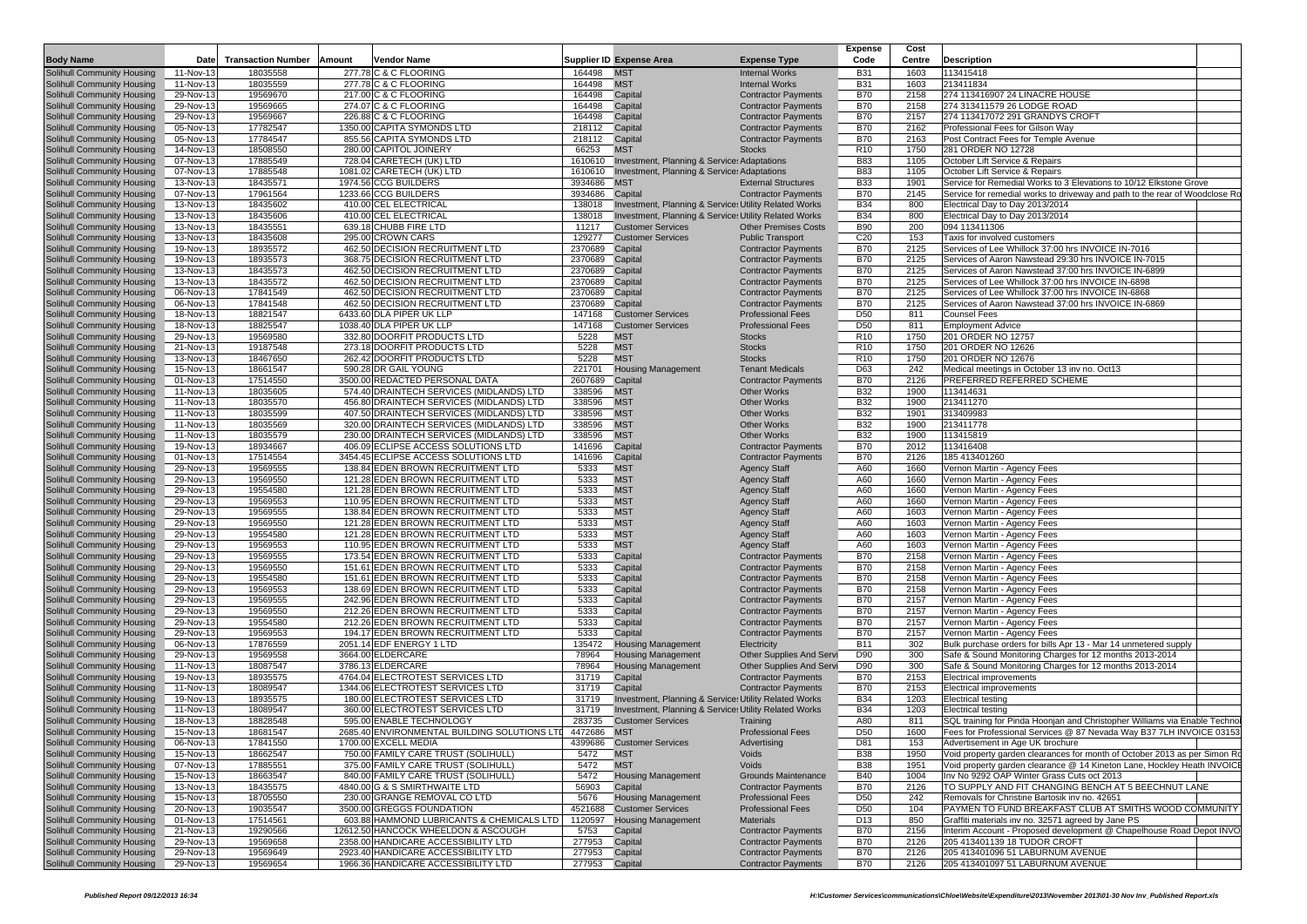|                                                          |                        |                           |                                                                                       |                  |                                                        |                                                                                                                | <b>Expense</b>                     | Cost         |                                                                     |
|----------------------------------------------------------|------------------------|---------------------------|---------------------------------------------------------------------------------------|------------------|--------------------------------------------------------|----------------------------------------------------------------------------------------------------------------|------------------------------------|--------------|---------------------------------------------------------------------|
| <b>Body Name</b>                                         | Date                   | <b>Transaction Number</b> | Amount<br><b>Vendor Name</b>                                                          |                  | <b>Supplier ID Expense Area</b>                        | <b>Expense Type</b>                                                                                            | Code                               | Centre       | <b>Description</b>                                                  |
| Solihull Community Housing                               | 29-Nov-13              | 19569644                  | 2162.00 HANDICARE ACCESSIBILITY LTD                                                   | 277953           | Capital                                                | <b>Contractor Payments</b>                                                                                     | <b>B70</b>                         | 2126         | 205 413401027 86 CHELMSLEY ROAD                                     |
| Solihull Community Housing                               | 29-Nov-13              | 19569640                  | 2031.89 HANDICARE ACCESSIBILITY LTD                                                   | 277953           | Capital                                                | <b>Contractor Payments</b>                                                                                     | <b>B70</b>                         | 2126         | 205 4134018081 38 ROWOOD DRIVE                                      |
| Solihull Community Housing                               | 29-Nov-13              | 19569637                  | 3960.00 HANDICARE ACCESSIBILITY LTD                                                   | 277953           | Capital                                                | <b>Contractor Payments</b>                                                                                     | <b>B70</b>                         | 2126         | 205 413401030 74 DUNTON ROAD                                        |
| Solihull Community Housing                               | 29-Nov-13              | 19569633                  | 4523.00 HANDICARE ACCESSIBILITY LTD<br>1825.00 HANDICARE ACCESSIBILITY LTD            | 277953           | Capital                                                | <b>Contractor Payments</b>                                                                                     | <b>B70</b><br><b>B70</b>           | 2126         | 205 413401029 17 WELLS WALK                                         |
| Solihull Community Housing<br>Solihull Community Housing | 26-Nov-13<br>01-Nov-13 | 19403547<br>17514558      | 2006.80 HANDICARE ACCESSIBILITY LTD                                                   | 277953<br>277953 | Capital<br>Capital                                     | <b>Contractor Payments</b><br><b>Contractor Payments</b>                                                       | <b>B70</b>                         | 2126<br>2126 | 205 413401186 120 SNITTERFIELD DR<br>205 413400835                  |
| Solihull Community Housing                               | 01-Nov-13              | 17514555                  | 4172.00 HANDICARE ACCESSIBILITY LTD                                                   | 277953           | Capital                                                | <b>Contractor Payments</b>                                                                                     | <b>B70</b>                         | 2126         | 205 413400961                                                       |
| Solihull Community Housing                               | 07-Nov-13              | 17961582                  | 670.75 HARDYMAN GROUP LTD                                                             | 274382           | Capital                                                | <b>Contractor Payments</b>                                                                                     | <b>B70</b>                         | 2012         | Lyndon Croft 4 Final Payment                                        |
| Solihull Community Housing                               | 07-Nov-13              | 17961581                  | 1927.00 HARDYMAN GROUP LTD                                                            | 274382           | Capital                                                | <b>Contractor Payments</b>                                                                                     | <b>B70</b>                         | 2012         | Final Payment for5 Lyndon Croft                                     |
| Solihull Community Housing                               | 06-Nov-13              | 17841551                  | 2432.46 HARDYMAN GROUP LTD                                                            | 274382           | Capital                                                | <b>Contractor Payments</b>                                                                                     | <b>B70</b>                         | 2012         | 183 Water Orton Road internal alterations                           |
| Solihull Community Housing                               | 06-Nov-13              | 17841551                  | 30324.00 HARDYMAN GROUP LTD                                                           | 274382           | Capital                                                | <b>Contractor Payments</b>                                                                                     | <b>B70</b>                         | 2012         | 183 Water Orton Road internal alterations                           |
| Solihull Community Housing                               | 14-Nov-13              | 18510600                  | 319.20 HARROLD-JONES SERVICES                                                         | 5768             |                                                        | Investment, Planning & Services Utility Related Works                                                          | <b>B34</b>                         | 800          | 213406065                                                           |
| Solihull Community Housing                               | 14-Nov-13              | 18510599                  | 319.20 HARROLD-JONES SERVICES                                                         | 5768             |                                                        | Investment, Planning & Service: Utility Related Works                                                          | <b>B34</b>                         | 800          | 213406064                                                           |
| Solihull Community Housing                               | 14-Nov-13              | 18510598                  | 319.20 HARROLD-JONES SERVICES                                                         | 5768             |                                                        | Investment, Planning & Service: Utility Related Works                                                          | <b>B34</b>                         | 800          | 213406061                                                           |
| Solihull Community Housing                               | 14-Nov-13              | 18510597                  | 319.20 HARROLD-JONES SERVICES                                                         | 5768             |                                                        | Investment, Planning & Service: Utility Related Works                                                          | B34                                | 800          | 213406069                                                           |
| Solihull Community Housing                               | 14-Nov-13              | 18510596                  | 319.20 HARROLD-JONES SERVICES<br>319.20 HARROLD-JONES SERVICES                        | 5768             |                                                        | Investment, Planning & Services Utility Related Works                                                          | B34                                | 800          | 113407560                                                           |
| Solihull Community Housing<br>Solihull Community Housing | 14-Nov-13              | 18510595                  |                                                                                       | 5768             |                                                        | Investment, Planning & Services Utility Related Works                                                          | <b>B34</b>                         | 800<br>800   | 113407555                                                           |
| Solihull Community Housing                               | 14-Nov-13<br>14-Nov-13 | 18510594<br>18510593      | 319.20 HARROLD-JONES SERVICES<br>319.20 HARROLD-JONES SERVICES                        | 5768<br>5768     |                                                        | Investment, Planning & Services Utility Related Works<br>Investment, Planning & Services Utility Related Works | B34<br><b>B34</b>                  | 800          | 113407552<br>113407551                                              |
| Solihull Community Housing                               | 14-Nov-13              | 18510592                  | 319.20 HARROLD-JONES SERVICES                                                         | 5768             |                                                        | Investment, Planning & Service: Utility Related Works                                                          | <b>B34</b>                         | 800          | 113407547                                                           |
| Solihull Community Housing                               | 14-Nov-13              | 18510590                  | 319.20 HARROLD-JONES SERVICES                                                         | 5768             |                                                        | Investment, Planning & Service: Utility Related Works                                                          | B34                                | 800          | 213406074                                                           |
| Solihull Community Housing                               | 06-Nov-13              | 17841552                  | 5606.66 HAYES CONSTRUCTION                                                            | 10722            | Capital                                                | <b>Contractor Payments</b>                                                                                     | <b>B70</b>                         | 2126         | GARAGE CONVERSION AT 5 GILSON WAY                                   |
| Solihull Community Housing                               | 15-Nov-13              | 18670547                  | 937.75 HOGARTHS HOTEL                                                                 | 235326           | <b>Central Administration</b>                          | Training                                                                                                       | A80                                | 107          | Hogarths Hotel - SCH Board Away Day Christmas event 9.12.13         |
| Solihull Community Housing                               | 11-Nov-13              | 18092547                  | 362.06 INTERCARD LTD                                                                  | 5986             | <b>Customer Services</b>                               | <b>ICT Consumables</b>                                                                                         | D33                                | 102          | Swipe Card Encoding                                                 |
| Solihull Community Housing                               | 15-Nov-13              | 18682547                  | 4059.99 ISS DAMAGE CONTROL LTD                                                        | 106609           | <b>MST</b>                                             | Insurances                                                                                                     | <b>B27</b>                         | 1850         | Maintenance Cleaning Works completed May & June 2013 @ Merton House |
| Solihull Community Housing                               | 21-Nov-13              | 19187608                  | 1011.21 JAMES ANDREWS RECRUITMENT SOLUTION                                            | 673596           | <b>Housing Management</b>                              | <b>Agency Staff</b>                                                                                            | A60                                | 231          | Temp Staff Stephen O'Neill Inv No 122706                            |
| Solihull Community Housing                               | 15-Nov-13              | 18689547                  | 997.55 JAMES ANDREWS RECRUITMENT SOLUTION                                             | 673596           | <b>Housing Management</b>                              | <b>Agency Staff</b>                                                                                            | A60                                | 231          | Inv no 121355 Stephen O'Neill                                       |
| Solihull Community Housing                               | 15-Nov-13              | 18685547                  | 1011.21 JAMES ANDREWS RECRUITMENT SOLUTION                                            | 673596           | <b>Housing Management</b>                              | <b>Agency Staff</b>                                                                                            | A60                                | 231          | Agency Staff Stephen O'Neill inv no. 122503                         |
| Solihull Community Housing                               | 07-Nov-13              | 17885552                  | 1011.21 JAMES ANDREWS RECRUITMENT SOLUTION                                            | 673596           | <b>Housing Management</b>                              | <b>Agency Staff</b>                                                                                            | A60                                | 231          | Agency Staff Stephen O'Neill inv no. 122319                         |
| Solihull Community Housing                               | 15-Nov-13              | 18688547                  | 383.20 JAMES ANDREWS RECRUITMENT SOLUTION                                             | 673596           | <b>Housing Management</b>                              | <b>Agency Staff</b>                                                                                            | A60                                | 241          | Agency Staff                                                        |
| Solihull Community Housing<br>Solihull Community Housing | 15-Nov-13              | 18687547                  | 504.10 JAMES ANDREWS RECRUITMENT SOLUTION                                             | 673596           | <b>Housing Management</b>                              | <b>Agency Staff</b>                                                                                            | A60<br>A60                         | 241          | Agency Staff                                                        |
| Solihull Community Housing                               | 15-Nov-13<br>15-Nov-13 | 18683547<br>18686547      | 795.50 JAMES ANDREWS RECRUITMENT SOLUTIO<br>795.50 JAMES ANDREWS RECRUITMENT SOLUTION | 673596<br>673596 | <b>Housing Management</b><br><b>Housing Management</b> | <b>Agency Staff</b><br><b>Agency Staff</b>                                                                     | A60                                | 241<br>241   | <b>Agency Staff</b><br><b>Agency Staff</b>                          |
| Solihull Community Housing                               | 13-Nov-13              | 18435590                  | 115475.00 JESSUP BROTHERS LTD                                                         | 3190686          | Capital                                                | <b>Contractor Payments</b>                                                                                     | <b>B70</b>                         | 2163         | Valustion Number 9 - Temple Avenue Development                      |
| Solihull Community Housing                               | 29-Nov-13              | 19569668                  | 3307.62 JEWSON LTD                                                                    | 6111             | <b>MST</b>                                             | <b>Stocks</b>                                                                                                  | R <sub>10</sub>                    | 1750         | 118 ORDER NO 12799                                                  |
| Solihull Community Housing                               | 29-Nov-13              | 19569662                  | 283.08 JEWSON LTD                                                                     | 6111             | <b>MST</b>                                             | <b>Stocks</b>                                                                                                  | R <sub>10</sub>                    | 1750         | 118 ORDER NO 12736                                                  |
| Solihull Community Housing                               | 29-Nov-13              | 19569664                  | 550.00 JEWSON LTD                                                                     | 6111             | <b>MST</b>                                             | <b>Stocks</b>                                                                                                  | R <sub>10</sub>                    | 1750         | 118 ORDER NO 12755                                                  |
| Solihull Community Housing                               | 29-Nov-13              | 19569660                  | 773.48 JEWSON LTD                                                                     | 6111             | <b>MST</b>                                             | <b>Stocks</b>                                                                                                  | R <sub>10</sub>                    | 1750         | 118 ORDER NO 12738                                                  |
| Solihull Community Housing                               | 29-Nov-13              | 19569655                  | 286.09 JEWSON LTD                                                                     | 6111             | <b>MST</b>                                             | <b>Stocks</b>                                                                                                  | R <sub>10</sub>                    | 1750         | 118 ORDER NO 12740                                                  |
| Solihull Community Housing                               | 29-Nov-13              | 19569648                  | 324.00 JEWSON LTD                                                                     | 6111             | <b>MST</b>                                             | <b>Stocks</b>                                                                                                  | R <sub>10</sub>                    | 1750         | 118 ORDER NO 12747                                                  |
| Solihull Community Housing                               | 29-Nov-13              | 19569647                  | 381.20 JEWSON LTD                                                                     | 6111             | <b>MST</b>                                             | <b>Stocks</b>                                                                                                  | R <sub>10</sub>                    | 1750         | 118 ORDER NO 12733                                                  |
| Solihull Community Housing                               | 29-Nov-13              | 19569643                  | 289.50 JEWSON LTD                                                                     | 6111             | <b>MST</b>                                             | <b>Stocks</b>                                                                                                  | R <sub>10</sub>                    | 1750         | 118 ORDER NO 12733                                                  |
| Solihull Community Housing                               | 29-Nov-13<br>29-Nov-13 | 19569610<br>19569617      | 716.35 JEWSON LTD                                                                     | 6111<br>6111     | <b>MST</b><br><b>MST</b>                               | <b>Stocks</b>                                                                                                  | R <sub>10</sub><br>R <sub>10</sub> | 1750<br>1750 | 118 ORDER NO 12410<br>118 ORDER NO 12778                            |
| Solihull Community Housing<br>Solihull Community Housing | 29-Nov-13              | 19569608                  | 367.69 JEWSON LTD<br>382.80 JEWSON LTD                                                | 6111             | <b>MST</b>                                             | <b>Stocks</b><br><b>Stocks</b>                                                                                 | R <sub>10</sub>                    | 1750         | 118 ORDER NO 12489                                                  |
| Solihull Community Housing                               | 29-Nov-13              | 19569598                  | 473.03 JEWSON LTD                                                                     | 6111             | <b>MST</b>                                             | <b>Stocks</b>                                                                                                  | R <sub>10</sub>                    | 1750         | 118 ORDER NO 12525                                                  |
| Solihull Community Housing                               | 29-Nov-13              | 19569593                  | 702.51 JEWSON LTD                                                                     | 6111             | <b>MST</b>                                             | <b>Stocks</b>                                                                                                  | R <sub>10</sub>                    | 1750         | 118 ORDER NO 12582                                                  |
| Solihull Community Housing                               | 29-Nov-13              | 19569588                  | 833.02 JEWSON LTD                                                                     | 6111             | <b>MST</b>                                             | <b>Stocks</b>                                                                                                  | R <sub>10</sub>                    | 1750         | 118 ORDER NO 12630                                                  |
| Solihull Community Housing                               | 29-Nov-13              | 19569592                  | 623.47 JEWSON LTD                                                                     | 6111             | <b>MST</b>                                             | <b>Stocks</b>                                                                                                  | R <sub>10</sub>                    | 1750         | 118 ORDER NO 12582                                                  |
| Solihull Community Housing                               | 29-Nov-13              | 19569586                  | 1553.40 JEWSON LTD                                                                    | 6111             | <b>MST</b>                                             | <b>Stocks</b>                                                                                                  | R <sub>10</sub>                    | 1750         | 118 ORDER NO 12630                                                  |
| Solihull Community Housing                               | 29-Nov-13              | 19588547                  | 566.26 JEWSON LTD                                                                     | 6111             | <b>MST</b>                                             | <b>Stocks</b>                                                                                                  | R <sub>10</sub>                    | 1750         | 118 ORDER NO 12798                                                  |
| Solihull Community Housing                               | 29-Nov-13              | 19575547                  | 1725.46 JEWSON LTD                                                                    | 6111             | <b>MST</b>                                             | <b>Stocks</b>                                                                                                  | R <sub>10</sub>                    | 1750         | 118 ORDER NO 12792                                                  |
| Solihull Community Housing                               | 29-Nov-13              | 19578547                  | 352.90 JEWSON LTD                                                                     | 6111             | <b>MST</b>                                             | <b>Stocks</b>                                                                                                  | R <sub>10</sub>                    | 1750         | 118 ORDER NO 12792<br>118 ORDER NO 12747                            |
| Solihull Community Housing                               | 21-Nov-13<br>21-Nov-13 | 19215547<br>19211548      | 365.75 JEWSON LTD<br>636.80 JEWSON LTD                                                | 6111<br>6111     | <b>MST</b><br><b>MST</b>                               | <b>Stocks</b><br><b>Stocks</b>                                                                                 | R <sub>10</sub><br>R <sub>10</sub> | 1750<br>1750 | 118 ORDER NO 12218                                                  |
| Solihull Community Housing<br>Solihull Community Housing | 21-Nov-13              | 19209547                  | 698.33 JEWSON LTD                                                                     | 6111             | <b>MST</b>                                             | <b>Stocks</b>                                                                                                  | R <sub>10</sub>                    | 1750         | 118 ORDER NO 11980                                                  |
| Solihull Community Housing                               | 21-Nov-13              | 19204556                  | 657.32 JEWSON LTD                                                                     | 6111             | <b>MST</b>                                             | <b>Stocks</b>                                                                                                  | R <sub>10</sub>                    | 1750         | 118 ORDER NO 12585                                                  |
| Solihull Community Housing                               | 21-Nov-13              | 19204551                  | 1749.10 JEWSON LTD                                                                    | 6111             | <b>MST</b>                                             | <b>Stocks</b>                                                                                                  | R <sub>10</sub>                    | 1750         | 118 ORDER NO 12621                                                  |
| Solihull Community Housing                               | 21-Nov-13              | 19201549                  | 1268.30 JEWSON LTD                                                                    | 6111             | <b>MST</b>                                             | <b>Stocks</b>                                                                                                  | R <sub>10</sub>                    | 1750         | 118 ORDER NO 12714                                                  |
| Solihull Community Housing                               | 21-Nov-13              | 19213547                  | 460.00 JEWSON LTD                                                                     | 6111             | <b>MST</b>                                             | <b>Stocks</b>                                                                                                  | R <sub>10</sub>                    | 1750         | 118 ORDER NO 12854                                                  |
| Solihull Community Housing                               | 21-Nov-13              | 19187598                  | 690.20 JEWSON LTD                                                                     | 6111             | <b>MST</b>                                             | <b>Stocks</b>                                                                                                  | R <sub>10</sub>                    | 1750         | 118 ORDER NO 12643                                                  |
| Solihull Community Housing                               | 21-Nov-13              | 19187594                  | 326.00 JEWSON LTD                                                                     | 6111             | <b>MST</b>                                             | <b>Stocks</b>                                                                                                  | R <sub>10</sub>                    | 1750         | 118 ORDER NO 12687                                                  |
| Solihull Community Housing                               | 21-Nov-13              | 19187592                  | 604.30 JEWSON LTD                                                                     | 6111             | <b>MST</b>                                             | <b>Stocks</b>                                                                                                  | R <sub>10</sub>                    | 1750         | 118 ORDER NO 12686                                                  |
| Solihull Community Housing                               | 21-Nov-13              | 19187562                  | 727.50 JEWSON LTD                                                                     | 6111             | <b>MST</b>                                             | <b>Stocks</b>                                                                                                  | R <sub>10</sub>                    | 1750         | 118 ORDER NO 10605                                                  |
| Solihull Community Housing                               | 15-Nov-13              | 18700582                  | 1051.28 JEWSON LTD                                                                    | 6111             | <b>MST</b>                                             | <b>Stocks</b>                                                                                                  | R <sub>10</sub>                    | 1750         | 118 ORDER NO 12687                                                  |
| Solihull Community Housing                               | 15-Nov-13              | 18700566                  | 677.29 JEWSON LTD                                                                     | 6111             | <b>MST</b>                                             | <b>Stocks</b>                                                                                                  | R <sub>10</sub>                    | 1750         | 118 ORDER NO 12400                                                  |
| Solihull Community Housing<br>Solihull Community Housing | 15-Nov-13<br>14-Nov-13 | 18700553<br>18510570      | 2079.10 JEWSON LTD<br>3934.21 JEWSON LTD                                              | 6111<br>6111     | <b>MST</b><br><b>MST</b>                               | <b>Stocks</b><br><b>Stocks</b>                                                                                 | R <sub>10</sub><br>R <sub>10</sub> | 1750<br>1750 | 118 ORDER NO 12607<br>118 ORDER NO 12645                            |
| Solihull Community Housing                               | 14-Nov-13              | 18510566                  | 854.00 JEWSON LTD                                                                     | 6111             | <b>MST</b>                                             | <b>Stocks</b>                                                                                                  | R <sub>10</sub>                    | 1750         | 118 ORDER NO 12645                                                  |
| Solihull Community Housing                               | 14-Nov-13              | 18510560                  | 402.14 JEWSON LTD                                                                     | 6111             | <b>MST</b>                                             | <b>Stocks</b>                                                                                                  | R <sub>10</sub>                    | 1750         | 118 ORDER NO 12623                                                  |
| Solihull Community Housing                               | 14-Nov-13              | 18510557                  | 566.16 JEWSON LTD                                                                     | 6111             | <b>MST</b>                                             | <b>Stocks</b>                                                                                                  | R <sub>10</sub>                    | 1750         | 118 ORDER NO 12604                                                  |
| Solihull Community Housing                               | 14-Nov-13              | 18510556                  | 505.80 JEWSON LTD                                                                     | 6111             | <b>MST</b>                                             | <b>Stocks</b>                                                                                                  | R <sub>10</sub>                    | 1750         | 118 ORDER NO 12574                                                  |
| Solihull Community Housing                               | 14-Nov-13              | 18510555                  | 1298.82 JEWSON LTD                                                                    | 6111             | <b>MST</b>                                             | <b>Stocks</b>                                                                                                  | R <sub>10</sub>                    | 1750         | 118 ORDER NO 12574                                                  |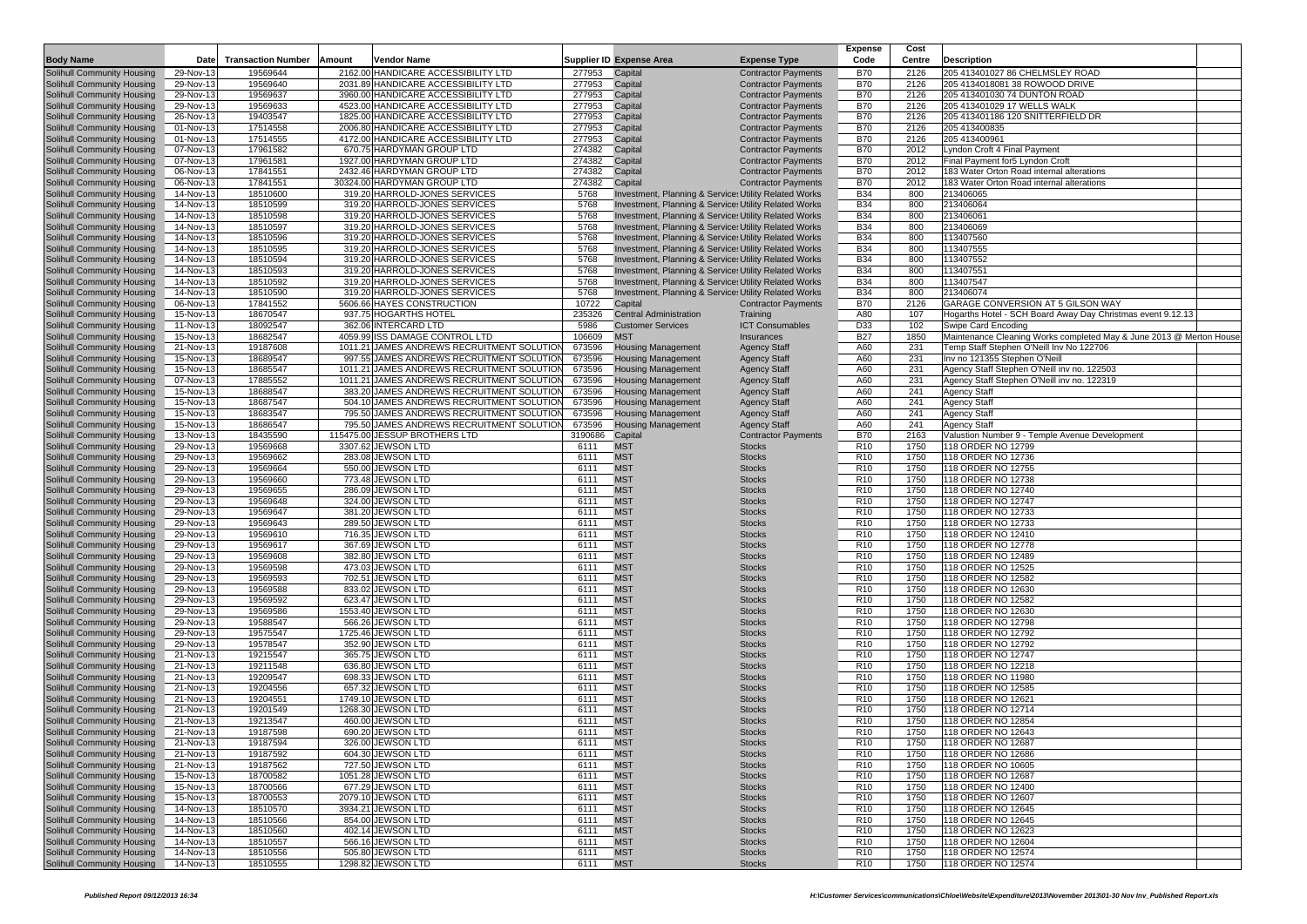|                                                                    |                        |                           |        |                                                                                             |                    |                                                                                                                |                                                              | <b>Expense</b>                     | Cost         |                                                                                      |
|--------------------------------------------------------------------|------------------------|---------------------------|--------|---------------------------------------------------------------------------------------------|--------------------|----------------------------------------------------------------------------------------------------------------|--------------------------------------------------------------|------------------------------------|--------------|--------------------------------------------------------------------------------------|
| <b>Body Name</b>                                                   | Date                   | <b>Transaction Number</b> | Amount | <b>Vendor Name</b>                                                                          |                    | <b>Supplier ID Expense Area</b>                                                                                | <b>Expense Type</b>                                          | Code                               | Centre       | Description                                                                          |
| Solihull Community Housing                                         | 14-Nov-13              | 18510554                  |        | 394.12 JEWSON LTD                                                                           | 6111               | <b>MST</b>                                                                                                     | <b>Stocks</b>                                                | R <sub>10</sub>                    | 1750         | 118 ORDER NO 12574                                                                   |
| Solihull Community Housing                                         | 14-Nov-13              | 18510547                  |        | 684.21 JEWSON LTD                                                                           | 6111               | <b>MST</b>                                                                                                     | <b>Stocks</b>                                                | R <sub>10</sub>                    | 1750         | 118 ORDER NO 12474                                                                   |
| Solihull Community Housing                                         | 14-Nov-13              | 18510553                  |        | 591.18 JEWSON LTD                                                                           | 6111               | <b>MST</b>                                                                                                     | <b>Stocks</b>                                                | R <sub>10</sub><br>R <sub>10</sub> | 1750         | 118 ORDER NO 12574<br>118 ORDER NO 12574                                             |
| Solihull Community Housing<br>Solihull Community Housing           | 14-Nov-13<br>14-Nov-13 | 18510552<br>18510550      |        | 848.82 JEWSON LTD<br>483.18 JEWSON LTD                                                      | 6111<br>6111       | <b>MST</b><br><b>MST</b>                                                                                       | <b>Stocks</b><br><b>Stocks</b>                               | R <sub>10</sub>                    | 1750<br>1750 | 118 ORDER NO 12574                                                                   |
| Solihull Community Housing                                         | 14-Nov-13              | 18510551                  |        | 404.58 JEWSON LTD                                                                           | 6111               | <b>MST</b>                                                                                                     | <b>Stocks</b>                                                | R <sub>10</sub>                    | 1750         | 118 ORDER NO 12574                                                                   |
| Solihull Community Housing                                         | 13-Nov-13              | 18467646                  |        | 3674.30 JEWSON LTD                                                                          | 6111               | <b>MST</b>                                                                                                     | <b>Stocks</b>                                                | R <sub>10</sub>                    | 1750         | 118 ORDER NO 12682                                                                   |
| Solihull Community Housing                                         | 12-Nov-13              | 18351547                  |        | 736.21 JEWSON LTD                                                                           | 6111               | <b>MST</b>                                                                                                     | <b>Stocks</b>                                                | R <sub>10</sub>                    | 1750         | 118 ORDER NO 12400                                                                   |
| Solihull Community Housing                                         | 12-Nov-13              | 18348547                  |        | 302.87 JEWSON LTD                                                                           |                    | 6111 MST                                                                                                       | <b>Stocks</b>                                                | R <sub>10</sub>                    | 1750         | 118 ORDER NO 12627                                                                   |
| Solihull Community Housing                                         | 12-Nov-13              | 18346547                  |        | 222.41 JEWSON LTD                                                                           | 6111               | <b>MST</b>                                                                                                     | <b>Stocks</b>                                                | R <sub>10</sub>                    | 1750         | 118 ORDER NO 12712                                                                   |
| Solihull Community Housing                                         | 12-Nov-13              | 18344550                  |        | 327.76 JEWSON LTD                                                                           | 6111               | <b>MST</b>                                                                                                     | <b>Stocks</b>                                                | R <sub>10</sub>                    | 1750         | 118 ORDER NO 12718                                                                   |
| Solihull Community Housing                                         | 12-Nov-13              | 18333547                  |        | 1101.35 JEWSON LTD                                                                          | 6111               | <b>MST</b>                                                                                                     | <b>Stocks</b>                                                | R <sub>10</sub>                    | 1750         | 118 ORDER NO 12339                                                                   |
| Solihull Community Housing<br>Solihull Community Housing           | 12-Nov-13<br>12-Nov-13 | 18339547<br>18340547      |        | 542.37 JEWSON LTD<br>665.84 JEWSON LTD                                                      | 6111<br>6111       | <b>MST</b><br><b>MST</b>                                                                                       | <b>Stocks</b><br><b>Stocks</b>                               | R <sub>10</sub><br>R <sub>10</sub> | 1750<br>1750 | 118 ORDER NO 12381<br>118 ORDER NO 12381                                             |
| Solihull Community Housing                                         | 18-Nov-13              | 18808547                  |        | 270.00 KAREN BUTLER                                                                         | 436596             | <b>Customer Services</b>                                                                                       | Other Communication Co                                       | D49                                | 811          | 6 Counselling Sessions - HR                                                          |
| Solihull Community Housing                                         | 13-Nov-13              | 18435592                  |        | 165527.00 KIER PARTNERSHIP HOMES LTD                                                        | 4046686            | Capital                                                                                                        | <b>Contractor Payments</b>                                   | <b>B70</b>                         | 2162         | Payment Number 3 - Gilson Way Development                                            |
| Solihull Community Housing                                         | 13-Nov-13              | 18424550                  |        | 89371.48 KINGFISHER COMMERCIAL                                                              | 4385687            | Capital                                                                                                        | <b>Contractor Payments</b>                                   | <b>B70</b>                         | 2031         | Windows in High Rise blocks                                                          |
| Solihull Community Housing                                         | 26-Nov-13              | 19407549                  |        | 6600.00 LIBERATA UK LIMITED                                                                 | 260485             | <b>Housing Management</b>                                                                                      | <b>Court Fees</b>                                            | D <sub>54</sub>                    | 261          | SMC COURT COSTS NOVEMBER 2013                                                        |
| Solihull Community Housing                                         | 20-Nov-13              | 19058550                  |        | 295.00 LIME LEGAL LTD                                                                       | 128838             | <b>Customer Services</b>                                                                                       | Training                                                     | A80                                | 811          | Housing Management Conference A Bennett                                              |
| Solihull Community Housing                                         | 05-Nov-13              | 17817553                  |        | 5821.74 LLOYDS TSB AUTOLEASE LTD                                                            | 101345             | <b>MST</b>                                                                                                     | <b>Vehicle Hire</b>                                          | C30                                | 1823         | COIN041012 - MAINTENANCE AND HIRE CHARGES OCTOBER 2013                               |
| Solihull Community Housing                                         | 05-Nov-13              | 17817551                  |        | 354.64 LLOYDS TSB AUTOLEASE LTD                                                             | 101345             | <b>MST</b>                                                                                                     | <b>Vehicle Hire</b>                                          | C30                                | 1823         | Fleet Vehicle Lease Payments 2013-14                                                 |
| Solihull Community Housing                                         | 05-Nov-13              | 17817550                  |        | 882.70 LLOYDS TSB AUTOLEASE LTD                                                             | 101345             | <b>MST</b>                                                                                                     | <b>Vehicle Hire</b>                                          | C30                                | 1823         | Fleet Vehicle Lease Payments 2013-14                                                 |
| Solihull Community Housing<br>Solihull Community Housing           | 05-Nov-13<br>05-Nov-13 | 17817548<br>17817547      |        | 18615.75 LLOYDS TSB AUTOLEASE LTD<br>354.64 LLOYDS TSB AUTOLEASE LTD                        | 101345<br>101345   | <b>MST</b><br><b>MST</b>                                                                                       | <b>Vehicle Hire</b><br>Vehicle Hire                          | C30<br>C30                         | 1823<br>1823 | Fleet Vehicle Lease Payments 2013-14<br>Fleet Vehicle Lease Payments 2013-14         |
| Solihull Community Housing                                         | 05-Nov-13              | 17817549                  |        | 524.44 LLOYDS TSB AUTOLEASE LTD                                                             | 101345             | <b>MST</b>                                                                                                     | <b>Vehicle Hire</b>                                          | C30                                | 1823         | Fleet Vehicle Lease Payments 2013-14                                                 |
| Solihull Community Housing                                         | 05-Nov-13              | 17817553                  |        | 720.28 LLOYDS TSB AUTOLEASE LTD                                                             | 101345             | <b>MST</b>                                                                                                     | Vehicle service and repai                                    | C60                                | 1823         | COIN041012 - MAINTENANCE AND HIRE CHARGES OCTOBER 2013                               |
| Solihull Community Housing                                         | 13-Nov-13              | 18442552                  |        | 241.05 LYRECO UK LTD                                                                        | 74691              | Finance                                                                                                        | Stationery                                                   | D <sub>25</sub>                    | 101          | <b>Stationery Supplies</b>                                                           |
| Solihull Community Housing                                         | 13-Nov-13              | 18442553                  |        | 318.04 LYRECO UK LTD                                                                        | 74691              | Finance                                                                                                        | Stationery                                                   | D <sub>25</sub>                    | 101          | <b>Stationery Supplies</b>                                                           |
| Solihull Community Housing                                         | 29-Nov-13              | 19569559                  |        | 665.00 M3 HOUSING                                                                           | 111286             | <b>MST</b>                                                                                                     | <b>Office Expenses</b>                                       | D <sub>20</sub>                    | 1799         | SOR Annual Licence INVOICE 15093                                                     |
| Solihull Community Housing                                         | 06-Nov-13              | 17876562                  |        | 17240.43 MAN COMMERCIAL PROTECTION LTD                                                      | 946596             | <b>Housing Management</b>                                                                                      | Security                                                     | <b>B43</b>                         | 202          | Bulk purchase order agreed by Tina Keen & Ann Bennett                                |
| Solihull Community Housing                                         | 21-Nov-13              | 19216552                  |        | 418.68 MANSE MASTERDOR LTD                                                                  | 52547              | <b>MST</b>                                                                                                     | <b>Stocks</b>                                                | R <sub>10</sub>                    | 1750         | 283 ORDER NO 12737                                                                   |
| Solihull Community Housing                                         | 15-Nov-13              | 18700568                  |        | 233.31 MATT HOUSING LTD T/A NORFOLK HOTEL                                                   | 3686690            | <b>Housing Management</b>                                                                                      | <b>B&amp;B</b> Accommodation                                 | <b>B23</b>                         | 241          | Hotel accommodation for homeless persons                                             |
| Solihull Community Housing                                         | 15-Nov-13              | 18700563                  |        | 233.31 MATT HOUSING LTD T/A NORFOLK HOTEL                                                   | 3686690            | <b>Housing Management</b>                                                                                      | <b>B&amp;B Accommodation</b>                                 | <b>B23</b>                         | 241          | Hotel accommodation for homeless persons                                             |
| Solihull Community Housing<br>Solihull Community Housing           | 07-Nov-13<br>06-Nov-13 | 17905551<br>17876571      |        | 229.15 MATT HOUSING LTD T/A NORFOLK HOTEL<br>233.31 MATT HOUSING LTD T/A NORFOLK HOTEL      | 3686690<br>3686690 | <b>Housing Management</b><br><b>Housing Management</b>                                                         | <b>B&amp;B Accommodation</b><br><b>B&amp;B Accommodation</b> | <b>B23</b><br><b>B23</b>           | 241<br>241   | Hotel accommodation for homeless persons<br>Hotel accommodation for homeless persons |
| Solihull Community Housing                                         | 19-Nov-13              | 18935597                  |        | 900.00 MICHAEL HARRISON                                                                     | 3939687            | <b>MST</b>                                                                                                     | <b>External Structures</b>                                   | <b>B33</b>                         | 1901         | Removal of two coarse of blown headers - garage site at rear of 23 Caplow Q          |
| Solihull Community Housing                                         | 15-Nov-13              | 18700555                  |        | 400.00 MIDDLEMARCH ENVIRONMENTAL                                                            | 9311               | Capital                                                                                                        | <b>Contractor Payments</b>                                   | <b>B70</b>                         | 2053         | Batt survey 25 Cranmore Rd                                                           |
| Solihull Community Housing                                         | 06-Nov-13              | 17850555                  |        | 614.96 REDACTED PERSONAL DATA                                                               | 3432686            | <b>MST</b>                                                                                                     | <b>Complaints Compensatio</b>                                | D97                                | 1600         | COMPENSATION PAYMENT NOV 2013                                                        |
| Solihull Community Housing                                         | 21-Nov-13              | 19197547                  |        | 685.50 MOSSVALE MAINTENANCE & SEALING SERV                                                  | 48908              | <b>MST</b>                                                                                                     | <b>Other Building costs</b>                                  | <b>B39</b>                         | 1900         | OOH Service 2013-2014                                                                |
| Solihull Community Housing                                         | 15-Nov-13              | 18692547                  |        | 411.30 MOSSVALE MAINTENANCE & SEALING SERV                                                  | 48908              | <b>MST</b>                                                                                                     | Other Building costs                                         | <b>B39</b>                         | 1900         | OOH Service 2013-2014                                                                |
| Solihull Community Housing                                         | 11-Nov-13              | 18094547                  |        | 1028.25 MOSSVALE MAINTENANCE & SEALING SERV                                                 | 48908              | <b>MST</b>                                                                                                     | Other Building costs                                         | <b>B39</b>                         | 1900         | OOH Service 2013-2014                                                                |
| Solihull Community Housing                                         | 04-Nov-13              | 17538547                  |        | 1439.55 MOSSVALE MAINTENANCE & SEALING SERV                                                 | 48908              | <b>MST</b><br><b>MST</b>                                                                                       | Other Building costs                                         | <b>B39</b>                         | 1900         | OOH Service 2013-2014                                                                |
| Solihull Community Housing<br>Solihull Community Housing           | 04-Nov-13<br>05-Nov-13 | 17537547<br>17686557      |        | 1850.85 MOSSVALE MAINTENANCE & SEALING SERV<br>2731.43 MOSSVALE MAINTENANCE & SEALING SERV  | 48908<br>48908     | <b>MST</b>                                                                                                     | <b>Other Building costs</b><br>Voids                         | <b>B39</b><br><b>B38</b>           | 1900<br>1950 | OOH Service 2013-2014<br>213411066                                                   |
| Solihull Community Housing                                         | 05-Nov-13              | 17686556                  |        | 1909.73 MOSSVALE MAINTENANCE & SEALING SERV                                                 | 48908              | <b>MST</b>                                                                                                     | Voids                                                        | <b>B38</b>                         | 1950         | 213410893                                                                            |
| Solihull Community Housing                                         | 21-Nov-13              | 19197547                  |        | 411.30 MOSSVALE MAINTENANCE & SEALING SERV                                                  | 48908              | <b>MST</b>                                                                                                     | <b>Other Building costs</b>                                  | <b>B39</b>                         | 1901         | OOH Service 2013-2014                                                                |
| Solihull Community Housing                                         | 15-Nov-13              | 18692547                  |        | 274.20 MOSSVALE MAINTENANCE & SEALING SERV                                                  | 48908              | <b>MST</b>                                                                                                     | Other Building costs                                         | <b>B39</b>                         | 1901         | OOH Service 2013-2014                                                                |
| Solihull Community Housing                                         | 11-Nov-13              | 18094547                  |        | 68.55 MOSSVALE MAINTENANCE & SEALING SERY                                                   | 48908              | <b>MST</b>                                                                                                     | <b>Other Building costs</b>                                  | B39                                | 1901         | OOH Service 2013-2014                                                                |
| Solihull Community Housing                                         | 14-Nov-13              | 18510627                  |        | 1460.22 MOSSVALE MAINTENANCE & SEALING SERV                                                 | 48908              | <b>MST</b>                                                                                                     | Voids                                                        | <b>B38</b>                         | 1951         | 313410220                                                                            |
| Solihull Community Housing                                         | 13-Nov-13              | 18435555                  |        | 5468.91 MOSSVALE MAINTENANCE & SEALING SERV                                                 | 48908              | <b>MST</b>                                                                                                     | Voids                                                        | <b>B38</b>                         | 1951         | Void Works as per S Rose - South                                                     |
| Solihull Community Housing                                         | 04-Nov-13              | 17541547                  |        | 2620.78 MOSSVALE MAINTENANCE & SEALING SERY                                                 | 48908              | <b>MST</b>                                                                                                     | Voids                                                        | <b>B38</b>                         | 1951         | Void Works as per S Rose - South                                                     |
| Solihull Community Housing<br>Solihull Community Housing           | 04-Nov-13<br>26-Nov-13 | 17540547<br>19406547      |        | 1411.66 MOSSVALE MAINTENANCE & SEALING SERV<br>42796.66 MOSSVALE MAINTENANCE & SEALING SERV | 48908<br>48908     | <b>MST</b><br>Capital                                                                                          | Voids<br><b>Contractor Payments</b>                          | <b>B38</b><br><b>B70</b>           | 1951<br>2106 | Void Works as per S Rose - South<br>Booster pumps                                    |
| Solihull Community Housing                                         | 19-Nov-13              | 18967547                  |        | 4364.48 MOSSVALE MAINTENANCE & SEALING SERY                                                 | 48908              | Investment, Planning & Services Utility Related Works                                                          |                                                              | <b>B34</b>                         | 800          | Electrical Day to Day 2013/14                                                        |
| Solihull Community Housing                                         | 19-Nov-13              | 18935598                  |        | 3822.28 MOSSVALE MAINTENANCE & SEALING SERY                                                 | 48908              | Investment, Planning & Services Utility Related Works                                                          |                                                              | B34                                | 800          | Electrical Day to Day 2013/14                                                        |
| Solihull Community Housing                                         | 19-Nov-13              | 18934649                  |        | 308.08 MOSSVALE MAINTENANCE & SEALING SERY                                                  | 48908              | Investment, Planning & Services Utility Related Works                                                          |                                                              | B34                                | 800          | 213411665                                                                            |
| Solihull Community Housing                                         | 19-Nov-13              | 18934631                  |        | 223.39 MOSSVALE MAINTENANCE & SEALING SERY                                                  | 48908              | Investment, Planning & Services Utility Related Works                                                          |                                                              | <b>B34</b>                         | 800          | 113417127                                                                            |
| Solihull Community Housing                                         | 19-Nov-13              | 18934623                  |        | 233.66 MOSSVALE MAINTENANCE & SEALING SERV                                                  | 48908              | Investment, Planning & Services Utility Related Works                                                          |                                                              | B34                                | 800          | 313411854                                                                            |
| Solihull Community Housing                                         | 19-Nov-13              | 18934617                  |        | 223.39 MOSSVALE MAINTENANCE & SEALING SERY                                                  | 48908              | Investment, Planning & Services Utility Related Works                                                          |                                                              | B34                                | 800          | 113415700                                                                            |
| Solihull Community Housing                                         | 19-Nov-13              | 18934620                  |        | 328.55 MOSSVALE MAINTENANCE & SEALING SER                                                   | 48908              | Investment, Planning & Services Utility Related Works                                                          |                                                              | B34                                | 800          | 213411577                                                                            |
| Solihull Community Housing                                         | 19-Nov-13<br>08-Nov-13 | 18934619<br>17966590      |        | 223.39 MOSSVALE MAINTENANCE & SEALING SERV<br>223.39 MOSSVALE MAINTENANCE & SEALING SERV    | 48908<br>48908     | Investment, Planning & Services Utility Related Works<br>Investment, Planning & Services Utility Related Works |                                                              | B34<br><b>B34</b>                  | 800<br>800   | 113415114<br>213412503                                                               |
| Solihull Community Housing<br>Solihull Community Housing           | 08-Nov-13              | 17966589                  |        | 239.10 MOSSVALE MAINTENANCE & SEALING SERV                                                  | 48908              | Investment, Planning & Services Utility Related Works                                                          |                                                              | B34                                | 800          | 113415078                                                                            |
| Solihull Community Housing                                         | 08-Nov-13              | 17966576                  |        | 546.86 MOSSVALE MAINTENANCE & SEALING SERV                                                  | 48908              | Investment, Planning & Services Utility Related Works                                                          |                                                              | <b>B34</b>                         | 800          | 113413316                                                                            |
| Solihull Community Housing                                         | 08-Nov-13              | 17966575                  |        | 308.08 MOSSVALE MAINTENANCE & SEALING SERV                                                  | 48908              | Investment, Planning & Services Utility Related Works                                                          |                                                              | <b>B34</b>                         | 800          | 113415318                                                                            |
| Solihull Community Housing                                         | 08-Nov-13              | 17966588                  |        | 223.39 MOSSVALE MAINTENANCE & SEALING SERV                                                  | 48908              | Investment, Planning & Services Utility Related Works                                                          |                                                              | B34                                | 800          | 113416416                                                                            |
| Solihull Community Housing                                         | 08-Nov-13              | 17966600                  |        | 570.33 MOSSVALE MAINTENANCE & SEALING SERV                                                  | 48908              | Investment, Planning & Services Utility Related Works                                                          |                                                              | B34                                | 800          | 113415327                                                                            |
| Solihull Community Housing                                         | 06-Nov-13              | 17876561                  |        | 4065.35 MOSSVALE MAINTENANCE & SEALING SERV                                                 | 48908              | Investment, Planning & Services Utility Related Works                                                          |                                                              | <b>B34</b>                         | 800          | Electrical Day to Day 2013/14                                                        |
| Solihull Community Housing                                         | 05-Nov-13              | 17817611                  |        | 4590.34 MOSSVALE MAINTENANCE & SEALING SERV                                                 | 48908              | Investment, Planning & Services Utility Related Works                                                          |                                                              | B34                                | 800          | Electrical Day to Day 2013/14                                                        |
| Solihull Community Housing                                         | 05-Nov-13              | 17686572                  |        | 217.10 MOSSVALE MAINTENANCE & SEALING SERV                                                  | 48908              | Investment, Planning & Services Utility Related Works                                                          |                                                              | B34                                | 800          | 313410516                                                                            |
| <b>Solihull Community Housing</b>                                  | 05-Nov-13              | 17686561                  |        | 224.91 MOSSVALE MAINTENANCE & SEALING SERV                                                  | 48908              | Investment, Planning & Services Utility Related Works                                                          |                                                              | <b>B34</b>                         | 800          | 313410380                                                                            |
| Solihull Community Housing<br>Solihull Community Housing 21-Nov-13 | 29-Nov-13              | 19668668<br>19187587      |        | 3041.88 MOSSVALE MAINTENANCE & SEALING SERV<br>789.77 MOSSVALE MAINTENANCE & SEALING SERV   | 48908<br>48908     | <b>MST</b><br><b>MST</b>                                                                                       | <b>Internal Works</b><br><b>Internal Works</b>               | <b>B31</b><br><b>B31</b>           | 1660<br>1660 | 090 413401295 35 LUMLEY GROVE<br>313411482                                           |
|                                                                    |                        |                           |        |                                                                                             |                    |                                                                                                                |                                                              |                                    |              |                                                                                      |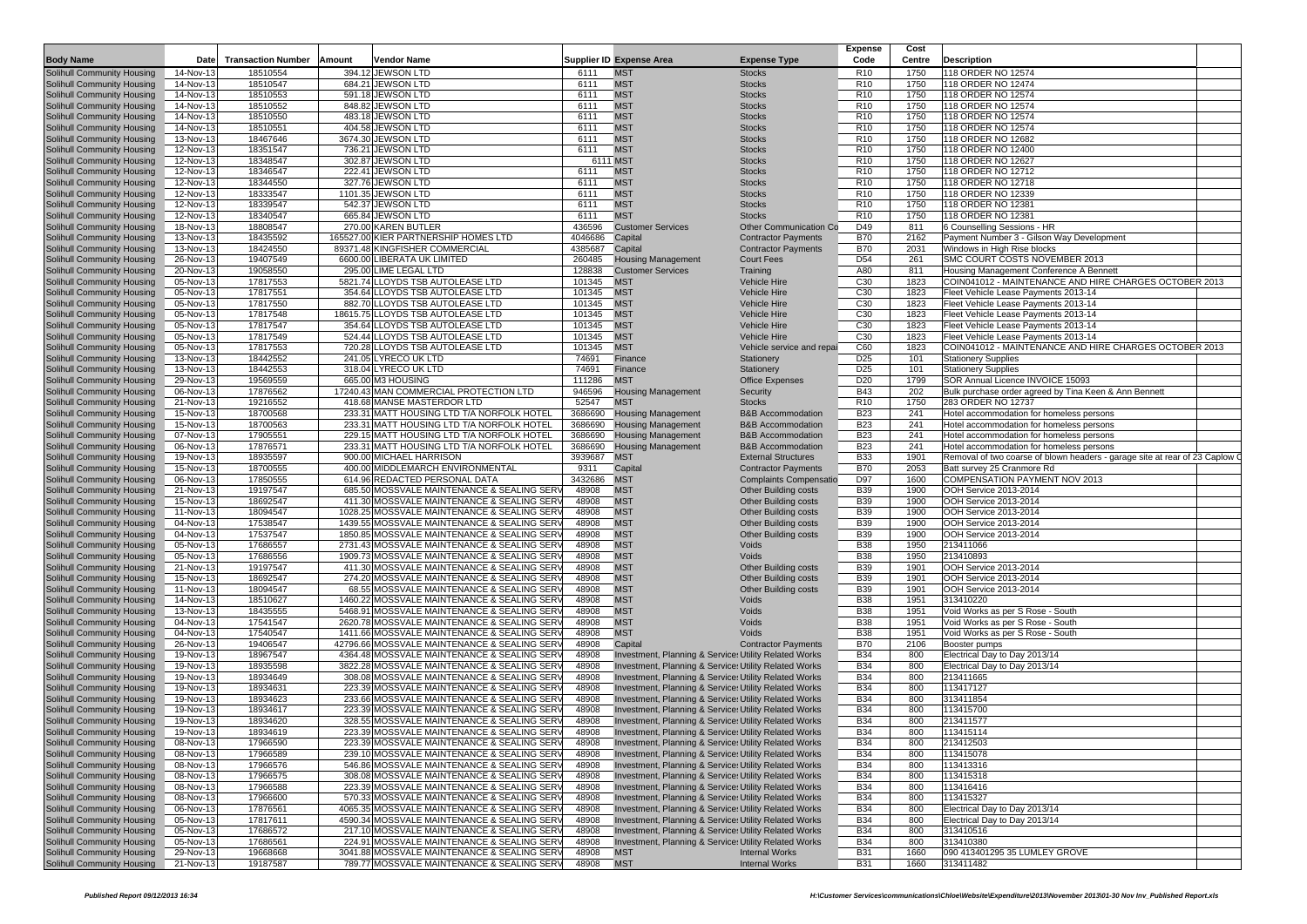|                                                                 |                        |                           |        |                                                                                                            |                    |                                                                                                                        |                                                          | <b>Expense</b>           | Cost         |                                                                                          |
|-----------------------------------------------------------------|------------------------|---------------------------|--------|------------------------------------------------------------------------------------------------------------|--------------------|------------------------------------------------------------------------------------------------------------------------|----------------------------------------------------------|--------------------------|--------------|------------------------------------------------------------------------------------------|
| <b>Body Name</b>                                                | Date                   | <b>Transaction Number</b> | Amount | <b>Vendor Name</b>                                                                                         |                    | <b>Supplier ID Expense Area</b>                                                                                        | <b>Expense Type</b>                                      | Code                     | Centre       | Description                                                                              |
| Solihull Community Housing                                      | 14-Nov-13              | 18510630                  |        | 2393.51 MOSSVALE MAINTENANCE & SEALING SERV                                                                | 48908              | <b>MST</b>                                                                                                             | <b>Internal Works</b>                                    | <b>B31</b>               | 1660         | 113416202                                                                                |
| Solihull Community Housing                                      | 14-Nov-13              | 18510628                  |        | 2162.48 MOSSVALE MAINTENANCE & SEALING SERV                                                                | 48908              | <b>MST</b>                                                                                                             | <b>Internal Works</b>                                    | <b>B31</b>               | 1660         | 313411448                                                                                |
| Solihull Community Housing                                      | 21-Nov-13              | 19187588                  |        | 397.94 MOSSVALE MAINTENANCE & SEALING SERV                                                                 | 48908              | <b>MST</b>                                                                                                             | <b>Internal Works</b>                                    | <b>B31</b>               | 1603         | 213412727                                                                                |
| Solihull Community Housing                                      | 14-Nov-13              | 18510629                  |        | 397.94 MOSSVALE MAINTENANCE & SEALING SERV                                                                 | 48908              | <b>MST</b>                                                                                                             | <b>Internal Works</b>                                    | <b>B31</b>               | 1603         | 113415912                                                                                |
| Solihull Community Housing                                      | 05-Nov-13              | 17686576                  |        | 408.21 MOSSVALE MAINTENANCE & SEALING SERV<br>397.94 MOSSVALE MAINTENANCE & SEALING SERV                   | 48908              | <b>MST</b>                                                                                                             | <b>Internal Works</b>                                    | <b>B31</b>               | 1603         | 113415416                                                                                |
| Solihull Community Housing<br>Solihull Community Housing        | 05-Nov-13<br>05-Nov-13 | 17686575<br>17686564      |        | 397.94 MOSSVALE MAINTENANCE & SEALING SERV                                                                 | 48908<br>48908     | <b>MST</b><br><b>MST</b>                                                                                               | <b>Internal Works</b>                                    | <b>B31</b><br><b>B31</b> | 1603<br>1603 | 213411833<br>213410610                                                                   |
| Solihull Community Housing                                      | 05-Nov-13              | 17686563                  |        | 474.46 MOSSVALE MAINTENANCE & SEALING SERV                                                                 | 48908              | <b>MST</b>                                                                                                             | <b>Internal Works</b><br><b>Internal Works</b>           | <b>B31</b>               | 1603         | 113413771                                                                                |
| Solihull Community Housing                                      | 29-Nov-13              | 19668671                  |        | 581.24 MOSSVALE MAINTENANCE & SEALING SERV                                                                 | 48908              | Capital                                                                                                                | <b>Contractor Payments</b>                               | <b>B70</b>               | 2157         | 090 313411546 61 ALSTON ROAD                                                             |
| Solihull Community Housing                                      | 29-Nov-13              | 19668672                  |        | 735.66 MOSSVALE MAINTENANCE & SEALING SERV                                                                 | 48908              | Capital                                                                                                                | <b>Contractor Payments</b>                               | <b>B70</b>               | 2157         | 090 313411571 26 LODGE ROAD                                                              |
| Solihull Community Housing                                      | 07-Nov-13              | 17905594                  |        | 716.06 MOSSVALE MAINTENANCE & SEALING SERV                                                                 | 48908              | Capital                                                                                                                | <b>Contractor Payments</b>                               | <b>B70</b>               | 2157         | 090 113415111                                                                            |
| Solihull Community Housing                                      | 04-Nov-13              | 17556555                  |        | 718.23 MOSSVALE MAINTENANCE & SEALING SERV                                                                 | 48908              | Capital                                                                                                                | <b>Contractor Payments</b>                               | <b>B70</b>               | 2157         | 090 113413673                                                                            |
| Solihull Community Housing                                      | 20-Nov-13              | 19034550                  |        | 600.00 MOVERS ESTATE AGENTS LIMITED                                                                        | 4529686            | <b>Balance Sheet</b>                                                                                                   | Mortgage Repossession                                    | U34                      | 9000         | PAYMENT IN RESPECT OF RENT DEPOSIT FOR CHRISTOPHER THOM                                  |
| Solihull Community Housing                                      | 25-Nov-13              | 19358617                  |        | 1350.00 REDACTED PERSONAL DATA                                                                             | 4525686            | <b>Housing Management</b>                                                                                              | <b>Complaints Compensatio</b>                            | D97                      | 242          | FULL AND FINAL SETTLEMENT OF CLAIM IN RECOGNITION OF COMP                                |
| Solihull Community Housing                                      | 04-Nov-13              | 17536547                  |        | 800.00 REDACTED PERSONAL DATA                                                                              | 791600             | <b>Balance Sheet</b>                                                                                                   | Mortgage Repossession                                    | U34                      | 9000         | PAYMENT TOWARDS RENT ARREARS                                                             |
| Solihull Community Housing                                      | 21-Nov-13              | 19290565                  |        | 2603.24 REDACTED PERSONAL DATA                                                                             | 4400686            | <b>Balance Sheet</b>                                                                                                   | Movement Incentive Sche                                  | U32                      | 9000         | MOVEMENT INCENTIVE SCHEME                                                                |
| Solihull Community Housing                                      | 21-Nov-13              | 19187584                  |        | 373.20 MTD SCAFFOLDING LTD                                                                                 | 233945             | <b>MST</b>                                                                                                             | <b>External Structures</b>                               | <b>B33</b>               | 1900         | 113415587                                                                                |
| Solihull Community Housing                                      | 21-Nov-13              | 19187583                  |        | 222.66 MTD SCAFFOLDING LTD                                                                                 | 233945             | <b>MST</b>                                                                                                             | <b>External Structures</b>                               | <b>B33</b>               | 1900         | 213409268                                                                                |
| Solihull Community Housing                                      | 15-Nov-13              | 18660554                  |        | 390.84 MTD SCAFFOLDING LTD                                                                                 | 233945             | <b>MST</b>                                                                                                             | <b>External Structures</b>                               | <b>B33</b>               | 1900         | 213410783                                                                                |
| Solihull Community Housing                                      | 15-Nov-13<br>05-Nov-13 | 18660552                  |        | 367.32 MTD SCAFFOLDING LTD<br>367.32 MTD SCAFFOLDING LTD                                                   | 233945<br>233945   | <b>MST</b><br><b>MST</b>                                                                                               | <b>External Structures</b>                               | <b>B33</b><br><b>B33</b> | 1900<br>1900 | 113414320                                                                                |
| Solihull Community Housing<br>Solihull Community Housing        | 05-Nov-13              | 17686549<br>17686547      |        | 367.32 MTD SCAFFOLDING LTD                                                                                 | 233945             | <b>MST</b>                                                                                                             | <b>External Structures</b><br><b>External Structures</b> | <b>B33</b>               | 1900         | 113412955<br>213409745                                                                   |
| Solihull Community Housing                                      | 15-Nov-13              | 18660550                  |        | 367.32 MTD SCAFFOLDING LTD                                                                                 | 233945             | <b>MST</b>                                                                                                             | <b>External Structures</b>                               | <b>B33</b>               | 1901         | 313407154                                                                                |
| <b>Solihull Community Housing</b>                               | 15-Nov-13              | 18660549                  |        | 367.32 MTD SCAFFOLDING LTD                                                                                 | 233945             | <b>MST</b>                                                                                                             | <b>External Structures</b>                               | <b>B33</b>               | 1901         | 313408644                                                                                |
| Solihull Community Housing                                      | 05-Nov-13              | 17686550                  |        | 367.32 MTD SCAFFOLDING LTD                                                                                 | 233945             | <b>MST</b>                                                                                                             | <b>External Structures</b>                               | <b>B33</b>               | 1901         | 313410037                                                                                |
| Solihull Community Housing                                      | 05-Nov-13              | 17686548                  |        | 408.48 MTD SCAFFOLDING LTD                                                                                 | 233945             | <b>MST</b>                                                                                                             | <b>External Structures</b>                               | <b>B33</b>               | 1901         | 313409009                                                                                |
| Solihull Community Housing                                      | 21-Nov-13              | 19187554                  |        | 15.00 NEOPOST LTD                                                                                          | 6967               | Finance                                                                                                                | Postages                                                 | D <sub>21</sub>          | 101          | Postage Credit                                                                           |
| Solihull Community Housing                                      | 21-Nov-13              | 19187554                  |        | 3800.00 NEOPOST LTD                                                                                        | 6967               | Finance                                                                                                                | Postages                                                 | D <sub>21</sub>          | 101          | Postage Credit                                                                           |
| Solihull Community Housing                                      | 15-Nov-13              | 18694547                  |        | 242.48 NEOPOST LTD                                                                                         | 6967               | Finance                                                                                                                | Postages                                                 | D <sub>21</sub>          | 101          | Mailroom Equipment & Supplies                                                            |
| Solihull Community Housing                                      | 06-Nov-13              | 17876592                  |        | 463.22 NEOPOST LTD                                                                                         | 6967               | Finance                                                                                                                | Postages                                                 | D <sub>21</sub>          | 101          | Mailroom Equipment & Supplies                                                            |
| Solihull Community Housing                                      | 29-Nov-13              | 19593547                  |        | 482.58 NICHOLLS & CLARKE BUILDING PRODUCTS                                                                 | 176278             | <b>MST</b>                                                                                                             | <b>Stocks</b>                                            | R <sub>10</sub>          | 1750         | ZA2 ORDER NO 12842                                                                       |
| Solihull Community Housing                                      | 21-Nov-13              | 19192597                  |        | 835.12 NIYAA PEOPLE                                                                                        | 1651616            | <b>MST</b>                                                                                                             | <b>Agency Staff</b>                                      | A60                      | 1600         | Interim Agency Cover by Michael Brymer                                                   |
| Solihull Community Housing                                      | 19-Nov-13              | 18967558                  |        | 937.12 NIYAA PEOPLE                                                                                        | 1651616 MST        |                                                                                                                        | <b>Agency Staff</b>                                      | A60                      | 1600         | Interim Agency Cover by Michael Brymer                                                   |
| Solihull Community Housing                                      | 21-Nov-13<br>19-Nov-13 | 19192547<br>18967560      |        | 947.85 NIYAA PEOPLE<br>822.00 NIYAA PEOPLE                                                                 | 1651616            | Investment, Planning & Services Agency Staff                                                                           |                                                          | A60<br>A60               | 1113<br>1113 | Sue Horrocks, Project Officer                                                            |
| <b>Solihull Community Housing</b><br>Solihull Community Housing | 07-Nov-13              | 17885554                  |        | 894.00 NIYAA PEOPLE                                                                                        |                    | 1651616 Investment, Planning & Service: Agency Staff<br>1651616 Investment, Planning & Services Agency Staff           |                                                          | A60                      | 1113         | Sue Horrocks, Project Officer<br>Sue Horrocks, Project Officer                           |
| Solihull Community Housing                                      | 05-Nov-13              | 17817614                  |        | 894.00 NIYAA PEOPLE                                                                                        | 1651616            | Investment, Planning & Service: Agency Staff                                                                           |                                                          | A60                      | 1113         | Sue Horrocks, Project Officer                                                            |
| Solihull Community Housing                                      | 28-Nov-13              | 19509576                  |        | 2077.68 NOVUS PROPERTY SOLUTIONS                                                                           | 3522686            | <b>MST</b>                                                                                                             | Voids                                                    | <b>B38</b>               | 1950         | 113413786                                                                                |
| Solihull Community Housing                                      | 28-Nov-13              | 19509553                  |        | 361.04 NOVUS PROPERTY SOLUTIONS                                                                            | 3522686            | <b>MST</b>                                                                                                             | Voids                                                    | <b>B38</b>               | 1950         | 113416497                                                                                |
| Solihull Community Housing                                      | 08-Nov-13              | 17966615                  |        | 945.34 NOVUS PROPERTY SOLUTIONS                                                                            | 3522686            | <b>MST</b>                                                                                                             | Voids                                                    | <b>B38</b>               | 1950         | 213411047                                                                                |
| Solihull Community Housing                                      | 08-Nov-13              | 17966614                  |        | 661.46 NOVUS PROPERTY SOLUTIONS                                                                            | 3522686            | <b>MST</b>                                                                                                             | Voids                                                    | <b>B38</b>               | 1950         | 113415223                                                                                |
| Solihull Community Housing                                      | 08-Nov-13              | 17966612                  |        | 786.32 NOVUS PROPERTY SOLUTIONS                                                                            | 3522686            | <b>MST</b>                                                                                                             | Voids                                                    | <b>B38</b>               | 1950         | 113411275                                                                                |
| Solihull Community Housing                                      | 08-Nov-13              | 17966611                  |        | 686.56 NOVUS PROPERTY SOLUTIONS                                                                            | 3522686            | <b>MST</b>                                                                                                             | Voids                                                    | <b>B38</b>               | 1950         | 113414379                                                                                |
| Solihull Community Housing                                      | 08-Nov-13              | 17966608                  |        | 1138.03 NOVUS PROPERTY SOLUTIONS                                                                           | 3522686            | <b>MST</b>                                                                                                             | Voids                                                    | <b>B38</b>               | 1950         | 213410828                                                                                |
| Solihull Community Housing                                      | 08-Nov-13              | 17966609                  |        | 587.86 NOVUS PROPERTY SOLUTIONS                                                                            | 3522686            | <b>MST</b>                                                                                                             | Voids                                                    | <b>B38</b>               | 1950         | 213411389                                                                                |
| <b>Solihull Community Housing</b><br>Solihull Community Housing | 07-Nov-13<br>28-Nov-13 | 17892703<br>19509567      |        | 1961.44 NOVUS PROPERTY SOLUTIONS<br>2640.43 NOVUS PROPERTY SOLUTIONS                                       | 3522686<br>3522686 | <b>MST</b><br><b>MST</b>                                                                                               | Voids<br>Voids                                           | <b>B38</b><br><b>B38</b> | 1950<br>1951 | 113416344<br>313411444                                                                   |
| Solihull Community Housing                                      | 08-Nov-13              | 17966622                  |        | 546.00 NOVUS PROPERTY SOLUTIONS                                                                            | 3522686            | <b>MST</b>                                                                                                             | Voids                                                    | <b>B38</b>               | 1951         | 313409933                                                                                |
| Solihull Community Housing                                      | 08-Nov-13              | 17966610                  |        | 420.82 NOVUS PROPERTY SOLUTIONS                                                                            | 3522686            | <b>MST</b>                                                                                                             | Voids                                                    | <b>B38</b>               | 1951         | 313410573                                                                                |
| Solihull Community Housing                                      | 28-Nov-13              | 19509574                  |        | 293.84 NOVUS PROPERTY SOLUTIONS                                                                            | 3522686            | <b>MST</b>                                                                                                             | <b>Internal Works</b>                                    | <b>B31</b>               | 1900         | 113415597                                                                                |
| Solihull Community Housing                                      | 28-Nov-13              | 19509569                  |        | 383.18 NOVUS PROPERTY SOLUTIONS                                                                            | 3522686            | <b>MST</b>                                                                                                             | <b>Internal Works</b>                                    | <b>B31</b>               | 1900         | 213410609                                                                                |
| Solihull Community Housing                                      | 28-Nov-13              | 19509565                  |        | 220.38 NOVUS PROPERTY SOLUTIONS                                                                            | 3522686            | <b>MST</b>                                                                                                             | <b>Internal Works</b>                                    | <b>B31</b>               | 1900         | 213411168                                                                                |
| Solihull Community Housing                                      | 28-Nov-13              | 19509563                  |        | 211.52 NOVUS PROPERTY SOLUTIONS                                                                            | 3522686            | <b>MST</b>                                                                                                             | <b>Internal Works</b>                                    | <b>B31</b>               | 1900         | 213411573                                                                                |
| Solihull Community Housing                                      | 28-Nov-13              | 19509559                  |        | 223.30 NOVUS PROPERTY SOLUTIONS                                                                            | 3522686            | <b>MST</b>                                                                                                             | <b>Internal Works</b>                                    | <b>B31</b>               | 1900         | 213410859                                                                                |
| Solihull Community Housing                                      | 28-Nov-13              | 19509558                  |        | 296.00 NOVUS PROPERTY SOLUTIONS                                                                            | 3522686            | <b>MST</b>                                                                                                             | <b>Internal Works</b>                                    | <b>B31</b>               | 1660         | 313412047                                                                                |
| Solihull Community Housing                                      | 08-Nov-13              | 17966629                  |        | 296.00 NOVUS PROPERTY SOLUTIONS                                                                            | 3522686            | <b>MST</b>                                                                                                             | <b>Internal Works</b>                                    | <b>B31</b>               | 1660         | 313410619                                                                                |
| Solihull Community Housing                                      | 08-Nov-13              | 17966619                  |        | 377.76 NOVUS PROPERTY SOLUTIONS<br>213.04 NOVUS PROPERTY SOLUTIONS                                         | 3522686            | <b>MST</b>                                                                                                             | <b>Internal Works</b>                                    | <b>B31</b>               | 1660         | 213411471                                                                                |
| Solihull Community Housing<br>Solihull Community Housing        | 28-Nov-13<br>20-Nov-13 | 19509566<br>19052547      |        | 141537.82 NOVUS PROPERTY SOLUTIONS                                                                         | 3522686<br>3522686 | <b>MST</b><br>Capital                                                                                                  | <b>Internal Works</b><br><b>Contractor Payments</b>      | <b>B31</b><br><b>B70</b> | 1603<br>2060 | 113415419<br><b>Cyclical Improvement Works</b>                                           |
| Solihull Community Housing                                      | 19-Nov-13              | 18984553                  |        | 290.52 NPOWER BUSINESS & SOCIAL HOUSING LTL 2846690                                                        |                    | <b>MST</b>                                                                                                             | Voids                                                    | <b>B38</b>               | 1950         | Voids Works as per S Rose - North                                                        |
| Solihull Community Housing                                      | 19-Nov-13              | 18984548                  |        | 596.40 NPOWER BUSINESS & SOCIAL HOUSING LTI 2846690 MST                                                    |                    |                                                                                                                        | Voids                                                    | <b>B38</b>               | 1950         | Voids Works as per S Rose - North                                                        |
| Solihull Community Housing                                      | 19-Nov-13              | 18967562                  |        | 1484.88 NPOWER BUSINESS & SOCIAL HOUSING LTD                                                               | 2846690            | <b>MST</b>                                                                                                             | Voids                                                    | <b>B38</b>               | 1950         | Voids Works as per S Rose - North                                                        |
| Solihull Community Housing                                      | 19-Nov-13              | 18934653                  |        | 3676.89 NPOWER BUSINESS & SOCIAL HOUSING LTD                                                               | 2846690            | <b>MST</b>                                                                                                             | Voids                                                    | <b>B38</b>               | 1950         | 113417906                                                                                |
| Solihull Community Housing                                      | 19-Nov-13              | 18984548                  |        | 28.40 NPOWER BUSINESS & SOCIAL HOUSING LTD                                                                 | 2846690            | <b>MST</b>                                                                                                             | Voids                                                    | <b>B38</b>               | 1951         | Void Works as per S Rose - South                                                         |
| Solihull Community Housing                                      | 19-Nov-13              | 18967562                  |        | 355.08 NPOWER BUSINESS & SOCIAL HOUSING LTD                                                                | 2846690            | <b>MST</b>                                                                                                             | Voids                                                    | <b>B38</b>               | 1951         | Void Works as per S Rose - South                                                         |
| Solihull Community Housing                                      | 05-Nov-13              | 17817617                  |        | 684.67 NPOWER BUSINESS & SOCIAL HOUSING LTD                                                                | 2846690            | Investment, Planning & Services Utility Related Works                                                                  |                                                          | <b>B34</b>               | 800          | Npower Gas Incentive Payments                                                            |
| Solihull Community Housing                                      | 19-Nov-13              | 18934659                  |        | 340.86 NPOWER BUSINESS & SOCIAL HOUSING LTD                                                                | 2846690            | Investment, Planning & Services Utility Related Works                                                                  |                                                          | <b>B34</b>               | 800          | 113403483                                                                                |
| Solihull Community Housing                                      | 19-Nov-13              | 18934658                  |        | 339.10 NPOWER BUSINESS & SOCIAL HOUSING LTD                                                                | 2846690            | Investment, Planning & Services Utility Related Works                                                                  |                                                          | <b>B34</b>               | 800          | 313402078                                                                                |
| Solihull Community Housing                                      | 19-Nov-13              | 18934656                  |        | 278.81 NPOWER BUSINESS & SOCIAL HOUSING LTD                                                                | 2846690            | Investment, Planning & Services Utility Related Works                                                                  |                                                          | <b>B34</b>               | 800          | 312319497                                                                                |
| Solihull Community Housing                                      | 19-Nov-13              | 18934651                  |        | 440.03 NPOWER BUSINESS & SOCIAL HOUSING LTD                                                                | 2846690            | Investment, Planning & Services Utility Related Works                                                                  |                                                          | <b>B34</b>               | 800          | 313411137                                                                                |
| Solihull Community Housing<br>Solihull Community Housing        | 05-Nov-13<br>13-Nov-13 | 17817618<br>18435613      |        | 47531.73 NPOWER BUSINESS & SOCIAL HOUSING LTI<br>2955.68 NPOWER BUSINESS & SOCIAL HOUSING LTD              | 2846690            | Investment, Planning & Services Utility Related Works<br>2846690 Investment, Planning & Services Utility Related Works |                                                          | <b>B34</b><br><b>B34</b> | 800<br>800   | Carry out Day to Day Gas Repairs for 2013/14<br>Carry out Annual Gas Service for 2013/14 |
| Solihull Community Housing                                      | 05-Nov-13              | 17817615                  |        | 7025.72 NPOWER BUSINESS & SOCIAL HOUSING LTI 2846690 Investment, Planning & Services Utility Related Works |                    |                                                                                                                        |                                                          | <b>B34</b>               | 800          | Carry out Annual Gas Service for 2013/14                                                 |
|                                                                 |                        |                           |        |                                                                                                            |                    |                                                                                                                        |                                                          |                          |              |                                                                                          |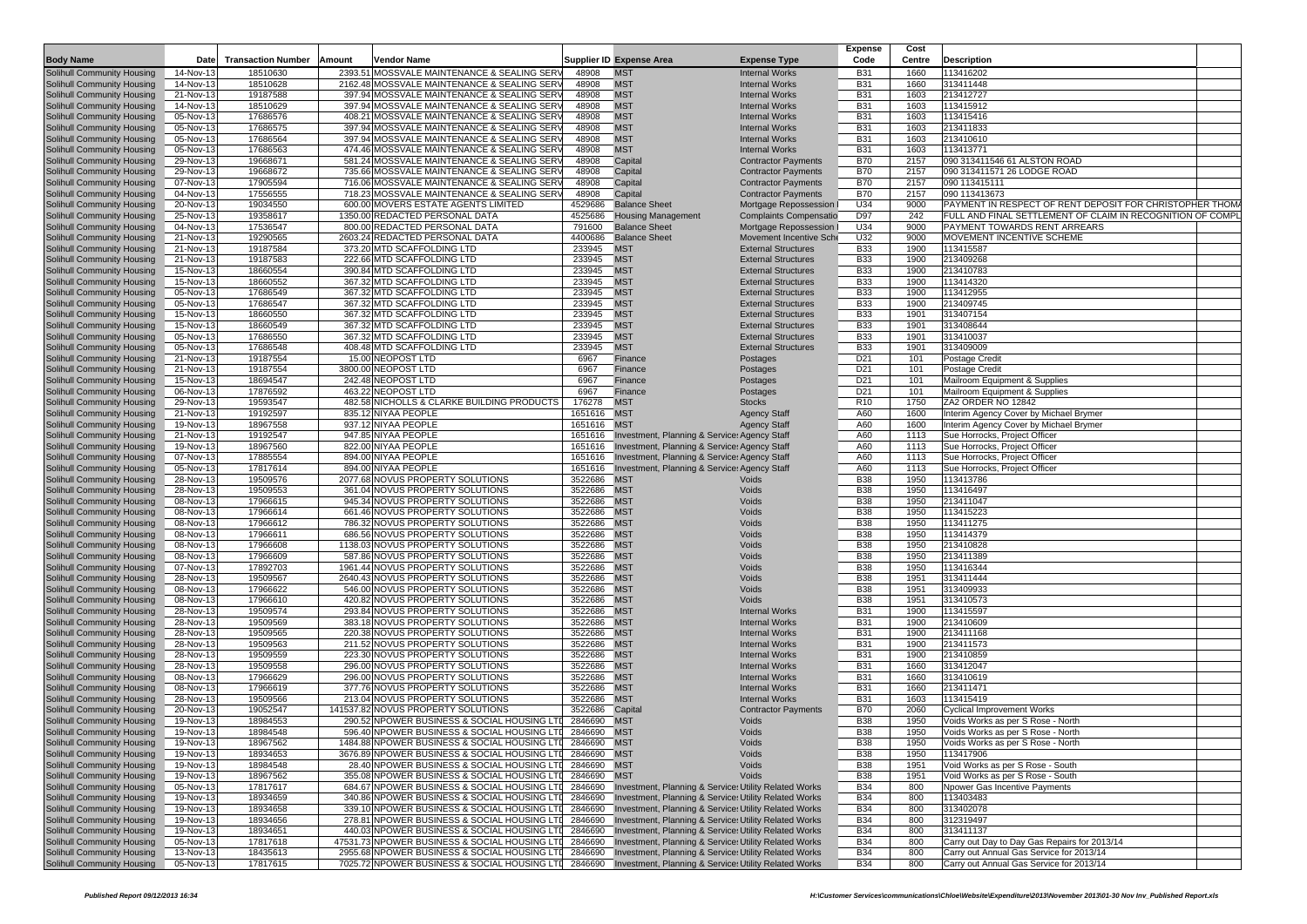|                                   |             |                           |             |                                                      |         |                                                        |                              | <b>Expense</b>  | Cost   |                                                           |
|-----------------------------------|-------------|---------------------------|-------------|------------------------------------------------------|---------|--------------------------------------------------------|------------------------------|-----------------|--------|-----------------------------------------------------------|
| <b>Body Name</b>                  | <b>Date</b> | <b>Transaction Number</b> | Amount      | <b>Vendor Name</b>                                   |         | Supplier ID Expense Area                               | <b>Expense Type</b>          | Code            | Centre | <b>Description</b>                                        |
| <b>Solihull Community Housing</b> | 05-Nov-13   | 17817616                  |             | 3353.56 NPOWER BUSINESS & SOCIAL HOUSING LTI 2846690 |         | Investment, Planning & Services Utility Related Works  |                              | <b>B34</b>      | 800    | Carry out Annual Gas Service for 2013/14                  |
| <b>Solihull Community Housing</b> | 14-Nov-13   | 18510631                  |             | 1967.23 NPOWER BUSINESS & SOCIAL HOUSING LTI 2846690 |         | <b>MST</b>                                             | <b>Internal Works</b>        | <b>B31</b>      | 1660   | 113417423                                                 |
| <b>Solihull Community Housing</b> | 13-Nov-13   | 18435560                  |             | 3773.34 NPOWER BUSINESS & SOCIAL HOUSING LTI 2846690 |         | <b>MST</b>                                             | <b>Internal Works</b>        | <b>B31</b>      | 1660   | 120 413401296                                             |
| Solihull Community Housing        | 11-Nov-13   | 18035608                  |             | 2107.39 NPOWER BUSINESS & SOCIAL HOUSING LTD         | 2846690 | <b>MST</b>                                             | <b>Internal Works</b>        | <b>B31</b>      | 1660   | 213410956                                                 |
| <b>Solihull Community Housing</b> | 15-Nov-13   | 18700556                  |             | 3285.42 NPOWER BUSINESS & SOCIAL HOUSING LTD         | 2846690 | Capital                                                | <b>Contractor Payments</b>   | <b>B70</b>      | 2138   | Condensate Pipework                                       |
| <b>Solihull Community Housing</b> | 15-Nov-13   | 18700556                  |             | 8714.58 NPOWER BUSINESS & SOCIAL HOUSING LTD         | 2846690 | Capital                                                | <b>Contractor Payments</b>   | <b>B70</b>      | 2138   | Condensate Pipework                                       |
| Solihull Community Housing        | 11-Nov-13   | 18096547                  |             | 4800.00 OMFAX SYSTEMS LTD                            | 97459   | Capital                                                | ICT - General                | D30             | 2118   | Keyfax support - 6 days                                   |
| <b>Solihull Community Housing</b> | 19-Nov-13   | 18934607                  |             | 307.44 OPENVIEW SECURITY SOLUTIONS LTD               | 2385686 | Investment, Planning & Services Utility Related Works  |                              | <b>B34</b>      | 800    | 213411802                                                 |
| <b>Solihull Community Housing</b> | 19-Nov-13   | 18934596                  |             | 307.44 OPENVIEW SECURITY SOLUTIONS LTD               | 2385686 | Investment, Planning & Services Utility Related Works  |                              | <b>B34</b>      | 800    | 113414134                                                 |
| <b>Solihull Community Housing</b> | 07-Nov-13   | 17892655                  |             | 307.44 OPENVIEW SECURITY SOLUTIONS LTD               | 2385686 | Investment, Planning & Services Utility Related Works  |                              | <b>B34</b>      | 800    | 113412812                                                 |
|                                   | 07-Nov-13   | 17892646                  |             |                                                      |         |                                                        |                              | <b>B34</b>      | 800    | 113414022                                                 |
| <b>Solihull Community Housing</b> |             |                           |             | 307.44 OPENVIEW SECURITY SOLUTIONS LTD               | 2385686 | Investment, Planning & Services Utility Related Works  |                              |                 |        |                                                           |
| <b>Solihull Community Housing</b> | 07-Nov-13   | 17892690                  |             | 307.44 OPENVIEW SECURITY SOLUTIONS LTD               | 2385686 | Investment, Planning & Services Utility Related Works  |                              | <b>B34</b>      | 800    | 113410526                                                 |
| <b>Solihull Community Housing</b> | 07-Nov-13   | 17892623                  |             | 307.44 OPENVIEW SECURITY SOLUTIONS LTD               | 2385686 | Investment, Planning & Services Utility Related Works  |                              | <b>B34</b>      | 800    | 113413864                                                 |
| <b>Solihull Community Housing</b> | 07-Nov-13   | 17892620                  |             | 307.44 OPENVIEW SECURITY SOLUTIONS LTD               | 2385686 | Investment, Planning & Services Utility Related Works  |                              | <b>B34</b>      | 800    | 113412482                                                 |
| <b>Solihull Community Housing</b> | 07-Nov-13   | 17892607                  |             | 708.97 OPENVIEW SECURITY SOLUTIONS LTD               | 2385686 | Investment, Planning & Services Utility Related Works  |                              | <b>B34</b>      | 800    | 213408301                                                 |
| <b>Solihull Community Housing</b> | 19-Nov-13   | 18934603                  |             | 354.80 OPENVIEW SECURITY SOLUTIONS LTD               | 2385686 | Capital                                                | ICT - General                | D30             | 2118   | 213411422                                                 |
| <b>Solihull Community Housing</b> | 29-Nov-13   | 19598547                  |             | 7792.84 PACE PETROLEUM LTD                           | 112230  | <b>MST</b>                                             | <b>Stocks</b>                | R <sub>10</sub> | 1750   | STR ORDER NO 12765                                        |
| Solihull Community Housing        | 11-Nov-13   | 18097547                  |             | 585.30 PENNINGTON CHOICE LTD                         | 227134  | Investment, Planning & Services Other Fees and Charges |                              | D <sub>59</sub> | 1111   | Energy performance certificates October 2013              |
| <b>Solihull Community Housing</b> | 21-Nov-13   | 19193547                  |             | 235.20 PHS GROUP PLC                                 | 82208   | Finance                                                | <b>Other Premises Costs</b>  | <b>B90</b>      | 101    | <b>Toiletry Provisions</b>                                |
| <b>Solihull Community Housing</b> | 05-Nov-13   | 17817620                  |             | 297.50 PHS GROUP PLC                                 | 82208   | Finance                                                | <b>Other Premises Costs</b>  | <b>B90</b>      | 101    | <b>Toiletry Provisions</b>                                |
| <b>Solihull Community Housing</b> | 13-Nov-13   | 18435574                  |             | 16905.05 PINNACLE HOUSING LTD                        | 280244  | <b>MST</b>                                             | Voids                        | <b>B38</b>      | 1950   | Void Cleaning Contract for North                          |
| Solihull Community Housing        | 29-Nov-13   | 19569564                  |             | 395.00 PINNACLE HOUSING LTD                          | 280244  | <b>Balance Sheet</b>                                   | Creditors                    | S <sub>08</sub> | 9000   | Bulk purchase order agreed by Tina Keen & Ann Bennett     |
| <b>Solihull Community Housing</b> | 15-Nov-13   | 18700583                  |             | 9111.79 PINNACLE HOUSING LTD                         | 280244  | <b>Balance Sheet</b>                                   | Creditors                    | S <sub>08</sub> | 9000   | Bulk purchase order agreed by Tina Keen & Ann Bennett     |
| <b>Solihull Community Housing</b> | $15-Nov-13$ | 18700578                  |             | 58183.91 PINNACLE HOUSING LTD                        | 280244  | <b>Balance Sheet</b>                                   | Creditors                    | S <sub>08</sub> | 9000   | Bulk purchase order agreed by Tina Keen & Ann Bennett     |
| <b>Solihull Community Housing</b> | 13-Nov-13   | 18442556                  |             | 3676.36 PINNACLE HOUSING LTD                         | 280244  | Finance                                                | Cleaning                     | <b>B50</b>      | 500    | Monthly Office Accommodation Cleaning                     |
| <b>Solihull Community Housing</b> | 05-Nov-13   | 17817622                  |             | 2434.85 QUALITY GAS AUDIT SERVICES LTD               | 118053  | Investment, Planning & Services Utility Related Works  |                              | <b>B34</b>      | 800    | Carry out Gas Audits for 2013/14                          |
|                                   |             |                           |             | 250.00 R J EVANS KNOWLES & PARTNERS                  |         |                                                        |                              |                 | 2036   | 313411875                                                 |
| <b>Solihull Community Housing</b> | 15-Nov-13   | 18660569                  |             |                                                      | 7412    | Capital                                                | <b>Contractor Payments</b>   | <b>B70</b>      |        |                                                           |
| <b>Solihull Community Housing</b> | 14-Nov-13   | 18510634                  |             | 400.00 R J EVANS KNOWLES & PARTNERS                  | 7412    | Capital                                                | <b>Contractor Payments</b>   | <b>B70</b>      | 2036   | 313411730                                                 |
| Solihull Community Housing        | 14-Nov-13   | 18510633                  |             | 483.00 R J EVANS KNOWLES & PARTNERS                  | 7412    | Capital                                                | <b>Contractor Payments</b>   | <b>B70</b>      | 2036   | 313411065                                                 |
| <b>Solihull Community Housing</b> | 05-Nov-13   | 17686580                  |             | 550.00 R J EVANS KNOWLES & PARTNERS                  | 7412    | Capital                                                | <b>Contractor Payments</b>   | <b>B70</b>      | 2036   | 213411991                                                 |
| <b>Solihull Community Housing</b> | 04-Nov-13   | 17542547                  |             | 42678.99 R S MILLER ROOFING(WOLVERHAMPTON) L         | 75827   | Capital                                                | <b>Contractor Payments</b>   | <b>B70</b>      | 2053   | Re roofing work                                           |
| <b>Solihull Community Housing</b> | 11-Nov-13   | 18100547                  |             | 404.42 RAPIDE COMMUNICATION LIMITED                  | 219590  | <b>MST</b>                                             | Telephones                   | D40             | 1799   | Rapide Integration Services for July 2013 - June 2014     |
| <b>Solihull Community Housing</b> | 15-Nov-13   | 18700587                  | 336.33 REED |                                                      | 260459  | <b>Customer Services</b>                               | <b>Agency Staff</b>          | A60             | 150    | Services of Mr Billy Coughlin for week ending 01/11/2013  |
| <b>Solihull Community Housing</b> | 11-Nov-13   | 18114547                  | 269.06 REED |                                                      | 260459  | <b>Customer Services</b>                               | <b>Agency Staff</b>          | A60             | 150    | Services of Mr. Billy Coughlin for week ending 25/10/2013 |
| <b>Solihull Community Housing</b> | $15-Nov-13$ | 18700586                  | 466.47 REED |                                                      | 260459  | Investment, Planning & Services Agency Staff           |                              | A60             | 1113   | Dave Sedgwick Clerk of Works                              |
| <b>Solihull Community Housing</b> | 06-Nov-13   | 17841555                  | 370.62 REED |                                                      | 260459  | Investment, Planning & Services Agency Staff           |                              | A60             | 1113   | Dave Sedgwick Clerk of Works                              |
| <b>Solihull Community Housing</b> | 19-Nov-13   | 18984561                  |             | 782.75 RESOURCING GROUP                              | 131156  | Investment, Planning & Services Agency Staff           |                              | A60             | 1113   | Gerry McDermott - Clerk of Works                          |
| <b>Solihull Community Housing</b> | 15-Nov-13   | 18704547                  |             | 1004.25 RESOURCING GROUP                             | 131156  | Investment, Planning & Services Agency Staff           |                              | A60             | 1113   | Gerry McDermott - Clerk of Works                          |
|                                   |             |                           |             |                                                      |         | Investment, Planning & Services Agency Staff           |                              |                 |        |                                                           |
| <b>Solihull Community Housing</b> | 06-Nov-13   | 17841556                  |             | 858.25 RESOURCING GROUP                              | 131156  |                                                        |                              | A60             | 1113   | Gerry McDermott - Clerk of Works                          |
| Solihull Community Housing        | 19-Nov-13   | 18984558                  |             | 888.00 RESOURCING GROUP                              | 131156  | Investment, Planning & Services Agency Staff           |                              | A60             | 1112   | Temp for M&E - Mark Kavanagh                              |
| <b>Solihull Community Housing</b> | 13-Nov-13   | 18442557                  |             | 887.95 RESOURCING GROUP                              | 131156  | Investment, Planning & Services Agency Staff           |                              | A60             | 1112   | Temp for M&E - Mark Kavanagh                              |
| <b>Solihull Community Housing</b> | 13-Nov-13   | 18442557                  |             | 0.05 RESOURCING GROUP                                | 131156  | Investment, Planning & Services Agency Staff           |                              | A60             | 1112   | Temp for M&E - Mark Kavangh                               |
| Solihull Community Housing        | 01-Nov-13   | 17514600                  |             | 828.00 RESOURCING GROUP                              | 131156  | Investment, Planning & Services Agency Staff           |                              | A60             | 1112   | Temp for M&E - Mark Kavangh                               |
| <b>Solihull Community Housing</b> | 01-Nov-13   | 17514600                  |             | 60.00 RESOURCING GROUP                               | 131156  | Investment, Planning & Service: Agency Staff           |                              | A60             | 1112   | Temp for M&E - Mark Kavanagh                              |
| <b>Solihull Community Housing</b> | 01-Nov-13   | 17514565                  |             | 888.00 RESOURCING GROUP                              | 131156  | Investment, Planning & Services Agency Staff           |                              | A60             | 1112   | Temp for M&E - Mark Kavangh                               |
| <b>Solihull Community Housing</b> | 01-Nov-13   | 17514564                  |             | 888.00 RESOURCING GROUP                              | 131156  | Investment, Planning & Services Agency Staff           |                              | A60             | 1112   | Temp for M&E - Mark Kavangh                               |
| <b>Solihull Community Housing</b> | 01-Nov-13   | 17514553                  |             | 2250.00 RIO ASPHALT & PAVING CO LTD                  | 7547    | Capital                                                | <b>Contractor Payments</b>   | <b>B70</b>      | 2145   | Remedial works @ Woodclose Road Garage site 31-35         |
| <b>Solihull Community Housing</b> | 13-Nov-13   | 18442558                  |             | 892.80 ROBERT HALF INTERNATIONAL                     | 15169   | Finance                                                | <b>Agency Staff</b>          | A60             | 116    | Temporary Staff K Parmar                                  |
| <b>Solihull Community Housing</b> | 07-Nov-13   | 17961584                  |             | 985.99 ROBERT HALF INTERNATIONAL                     | 15169   | Finance                                                | <b>Agency Staff</b>          | A60             | 116    | Temporary Staff K Parmar                                  |
| <b>Solihull Community Housing</b> | 21-Nov-13   | 19195549                  |             | 28801.63 SELECT WINDOWS (HI) LTD                     | 3968691 | Capital                                                | <b>Contractor Payments</b>   | <b>B70</b>      | 2031   | communal windows to high rise blocks                      |
| <b>Solihull Community Housing</b> | 13-Nov-13   | 18435596                  |             | 272.62 SEVERN TRENT WATER LTD                        | 7745    | <b>Customer Services</b>                               | Water                        | <b>B12</b>      | 200    | Water Supply, Used Water, Drainage Services               |
| <b>Solihull Community Housing</b> | 07-Nov-13   | 17885555                  |             | 326.89 SEVERN TRENT WATER LTD                        | 7745    | <b>Housing Management</b>                              | Water                        | <b>B12</b>      | 402    | Water bill for 22 Truro Walk bill date 14.10.13           |
| <b>Solihull Community Housing</b> | 25-Nov-13   | 19358615                  |             | 796.58 SEVERN TRENT WATER LTD (EDGBASTON)            | 7744    | <b>Housing Management</b>                              | <b>Materials</b>             | D <sub>13</sub> | 850    | DEPOSIT AND HIRE CHARGES FOR STANDPIPES FOR AGT           |
| Solihull Community Housing        | 04-Nov-13   | 17543547                  |             | 41146.96 SIGNS NOW                                   | 62211   | Capital                                                | <b>Contractor Payments</b>   | <b>B70</b>      | 2031   | <b>Tower Block Signage</b>                                |
|                                   |             |                           |             | 275.00 SITE DATA (SUTTON COLDFIELD) LTD              |         |                                                        |                              |                 |        |                                                           |
| <b>Solihull Community Housing</b> | 05-Nov-13   | 17817624                  |             |                                                      | 52360   | Capital                                                | <b>Contractor Payments</b>   | <b>B70</b>      | 2166   | Carry out Topographical Survey at Oakthorpe Drive         |
| <b>Solihull Community Housing</b> | 11-Nov-13   | 18106547                  |             | 2980.31 SITEXORBIS                                   | 234075  | <b>Customer Services</b>                               | Other Fees and Charges       | D <sub>59</sub> | 150    | Monthly service charge for OOH repairs October 2013       |
| <b>Solihull Community Housing</b> | 07-Nov-13   | 17905597                  |             | 500.00 SITEXORBIS                                    | 234075  | <b>MST</b>                                             | <b>Internal Works</b>        | <b>B31</b>      | 1900   | 139 212312933                                             |
| Solihull Community Housing        | 11-Nov-13   | 18106547                  |             | 308.33 SITEXORBIS                                    | 234075  | <b>Customer Services</b>                               | Other Fees and Charges       | D <sub>59</sub> | 160    | Monthly additional charge for October 2013                |
| <b>Solihull Community Housing</b> | 19-Nov-13   | 18984564                  |             | 1150.00 SMITHY'S HOTEL                               | 226791  | <b>Housing Management</b>                              | <b>B&amp;B Accommodation</b> | <b>B23</b>      | 241    | Hotel accommodation for various homeless persons          |
| <b>Solihull Community Housing</b> | 19-Nov-13   | 18984565                  |             | 225.00 SMITHY'S HOTEL                                | 226791  | <b>Housing Management</b>                              | <b>B&amp;B Accommodation</b> | <b>B23</b>      | 241    | Hotel accommodation for various homeless persons          |
| <b>Solihull Community Housing</b> | 01-Nov-13   | 17514570                  |             | 310.00 SMITHY'S HOTEL                                | 226791  | <b>Housing Management</b>                              | <b>B&amp;B Accommodation</b> | <b>B23</b>      | 241    | Hotel accommodation for various homeless persons          |
| Solihull Community Housing        | 01-Nov-13   | 17514569                  |             | 210.00 SMITHY'S HOTEL                                | 226791  | <b>Housing Management</b>                              | <b>B&amp;B Accommodation</b> | B23             | 241    | Hotel accommodation for various homeless persons          |
| <b>Solihull Community Housing</b> | 18-Nov-13   | 18831550                  |             | 270.00 SOCIAL LANDLORDS CRIME & NUISANCE GF          | 86051   | <b>Customer Services</b>                               | Training                     | A80             | 811    | Preparing & presenting Injunction case                    |
| Solihull Community Housing        | 29-Nov-13   | 19569626                  |             | 550.00 SOLIHULL COLLEGE                              | 7876    | <b>Customer Services</b>                               | Training                     | A80             | 811    | Training Carpentry Level 2 Apprenticeship Daniel Price    |
| Solihull Community Housing        | 25-Nov-13   | 19358614                  |             | 760.00 SOLIHULL MBC                                  | 80026   | Capital                                                | <b>Contractor Payments</b>   | <b>B70</b>      | 2106   | APPLICATION FOR EXCAVATE PUBLIC HIGHWAY AT BOSWORTH DRIV  |
| Solihull Community Housing        | 21-Nov-13   | 19290564                  |             | 312.43 SOLIHULL MBC                                  | 80026   | <b>Balance Sheet</b>                                   | Movement Incentive Sche      | U32             | 9000   | MCGUIRE RENT FOR MOVEMENT INCENTIVE                       |
| Solihull Community Housing        | 07-Nov-13   | 17961580                  |             | 539.32 SOLIHULL MBC                                  | 69188   | <b>Housing Management</b>                              | Council Tax                  | <b>B21</b>      | 242    | SMC 35 YORKMINSTER DRIVE                                  |
| Solihull Community Housing        | 07-Nov-13   | 17961579                  |             | 535.23 SOLIHULL MBC                                  |         | <b>Housing Management</b>                              | Council Tax                  |                 | 242    | SMC 17 WIXFORD GROVE                                      |
|                                   |             |                           |             |                                                      | 69188   |                                                        |                              | <b>B21</b>      |        |                                                           |
| Solihull Community Housing        | 07-Nov-13   | 17961578                  |             | 500.64 SOLIHULL MBC                                  | 69188   | <b>Housing Management</b>                              | Council Tax                  | <b>B21</b>      | 242    | SMC 60 VAUXHALL CRESCENT                                  |
| Solihull Community Housing        | 07-Nov-13   | 17961577                  |             | 488.14 SOLIHULL MBC                                  | 69188   | <b>Housing Management</b>                              | Council Tax                  | <b>B21</b>      | 242    | SMC 12 GILSON WAY                                         |
| Solihull Community Housing        | 07-Nov-13   | 17961575                  |             | 637.58 SOLIHULL MBC                                  | 69188   | <b>Housing Management</b>                              | Council Tax                  | <b>B21</b>      | 242    | SMC 41 KIXLEY LANE                                        |
| Solihull Community Housing        | 07-Nov-13   | 17961567                  |             | 485.65 SOLIHULL MBC                                  | 69188   | <b>Housing Management</b>                              | Council Tax                  | <b>B21</b>      | 242    | SMC 5 TREVELYAN HOUSE                                     |
| Solihull Community Housing        | 07-Nov-13   | 17961576                  |             | 485.65 SOLIHULL MBC                                  | 69188   | <b>Housing Management</b>                              | Council Tax                  | <b>B21</b>      | 242    | SMC 53 HEDGETREE CROFT                                    |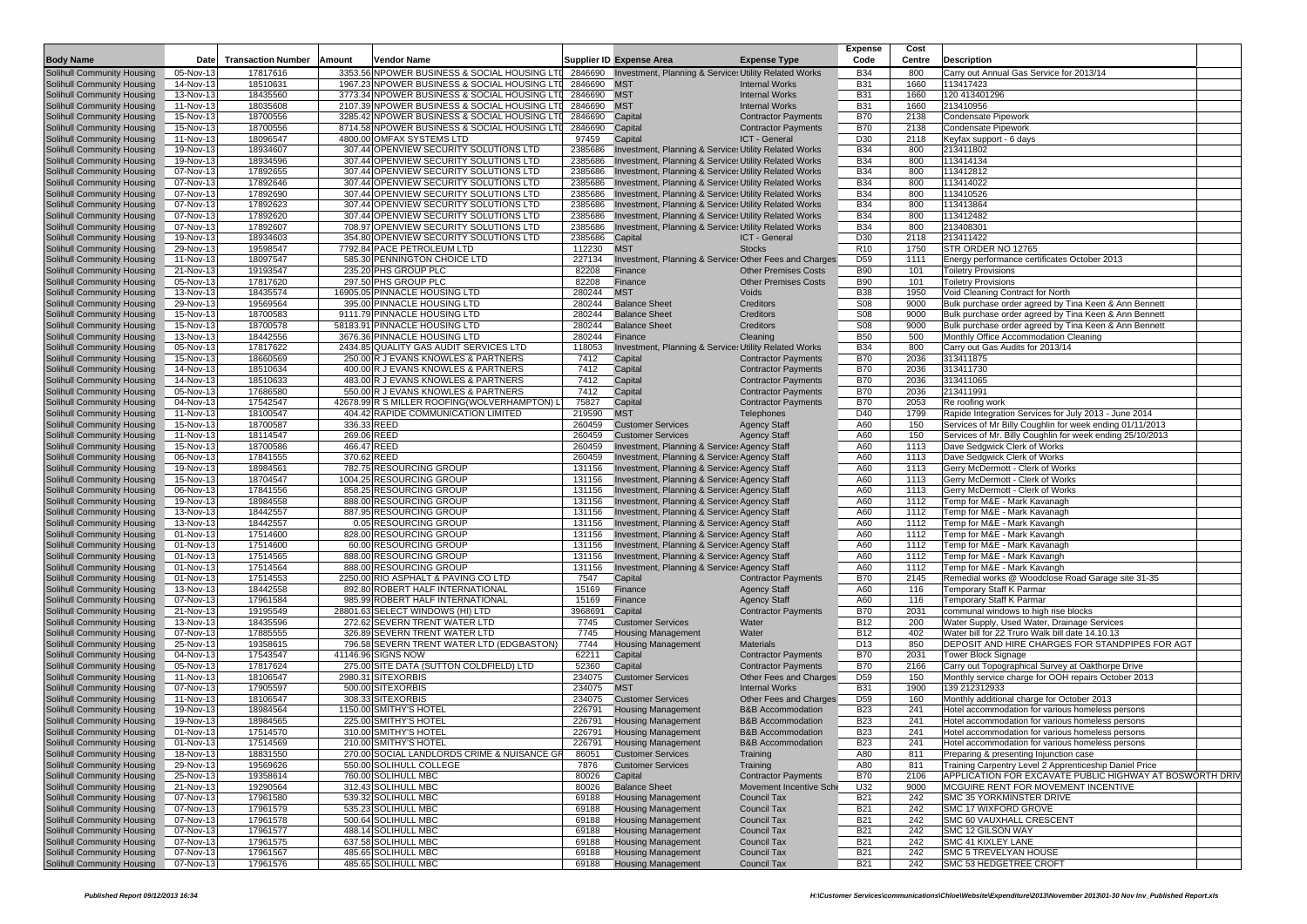|                                                                        |                        |                           |        |                                                                                  |                           |                                                        |                                                          | <b>Expense</b>                     | Cost         |                                                                         |  |
|------------------------------------------------------------------------|------------------------|---------------------------|--------|----------------------------------------------------------------------------------|---------------------------|--------------------------------------------------------|----------------------------------------------------------|------------------------------------|--------------|-------------------------------------------------------------------------|--|
| <b>Body Name</b>                                                       | Date                   | <b>Transaction Number</b> | Amount | <b>Vendor Name</b>                                                               |                           | <b>Supplier ID Expense Area</b>                        | <b>Expense Type</b>                                      | Code                               | Centre       | <b>Description</b>                                                      |  |
| Solihull Community Housing                                             | 07-Nov-13              | 17961574                  |        | 482.86 SOLIHULL MBC                                                              | 69188                     | <b>Housing Management</b>                              | <b>Council Tax</b>                                       | <b>B21</b>                         | 242          | SMC 33 SARK DRIVE                                                       |  |
| Solihull Community Housing                                             | 07-Nov-13              | 17961573                  |        | 503.54 SOLIHULL MBC                                                              | 69188                     | <b>Housing Management</b>                              | <b>Council Tax</b>                                       | <b>B21</b>                         | 242          | SMC 128 WHITEBEAM ROAD                                                  |  |
| Solihull Community Housing                                             | 07-Nov-13              | 17961572                  |        | 521.43 SOLIHULL MBC                                                              | 69188                     | <b>Housing Management</b>                              | <b>Council Tax</b>                                       | <b>B21</b>                         | 242          | <b>SMC 41 CIRCUS AVENUE</b>                                             |  |
| Solihull Community Housing                                             | 07-Nov-13              | 17961571                  |        | 521.43 SOLIHULL MBC                                                              | 69188                     | <b>Housing Management</b>                              | <b>Council Tax</b>                                       | <b>B21</b>                         | 242          | SMC 27 FIRCROFT HOUSE                                                   |  |
| Solihull Community Housing                                             | 07-Nov-13<br>07-Nov-13 | 17961570<br>17961568      |        | 683.86 SOLIHULL MBC<br>557.88 SOLIHULL MBC                                       | 69188<br>69188            | <b>Housing Management</b><br><b>Housing Management</b> | <b>Council Tax</b><br><b>Council Tax</b>                 | <b>B21</b><br><b>B21</b>           | 242<br>242   | SMC 16 KINETON LANE<br>SMC 36 STRETTON ROAD                             |  |
| Solihull Community Housing<br>Solihull Community Housing               | 07-Nov-13              | 17961569                  |        | 577.71 SOLIHULL MBC                                                              | 69188                     | <b>Housing Management</b>                              | <b>Council Tax</b>                                       | <b>B21</b>                         | 242          | SMC 86 ST JOHNS CLOSE                                                   |  |
| <b>Solihull Community Housing</b>                                      | 25-Nov-13              | 19358643                  |        | 23750.00 SOLIHULL MBC                                                            | 9466                      | <b>Housing Management</b>                              | <b>Grounds Maintenance</b>                               | <b>B40</b>                         | 1004         | 075942 Tree assessment project 2013/2014                                |  |
| Solihull Community Housing                                             | 05-Nov-13              | 17817626                  |        | 7718.00 SOLIHULL MBC                                                             | 9466                      | Investment, Planning & Service: Head Office: Charges   |                                                          | H <sub>10</sub>                    | 1113         | Energy SLA - April 2013 to September 2013                               |  |
| <b>Solihull Community Housing</b>                                      | 15-Nov-13              | 18700558                  |        | 390.00 SOLIHULL MBC                                                              | 9466                      | Capital                                                | <b>Contractor Payments</b>                               | <b>B70</b>                         | 2152         | Building regs and plans 1-12 Meer end Road for sewage treatment plant   |  |
| Solihull Community Housing                                             | 29-Nov-13              | 19641548                  |        | 321.01 STECHFORD GLASS                                                           | 8042                      | <b>MST</b>                                             | <b>Stocks</b>                                            | R <sub>10</sub>                    | 1750         | STR ORDER NO 12813                                                      |  |
| Solihull Community Housing                                             | 12-Nov-13              | 18388563                  |        | 253.03 STECHFORD GLASS                                                           | 8042                      | <b>MST</b>                                             | <b>Stocks</b>                                            | R <sub>10</sub>                    | 1750         | STR ORDER NO 12599                                                      |  |
| Solihull Community Housing                                             | 11-Nov-13              | 18068547                  |        | 525.00 STUART BARBER                                                             | 4411686                   | <b>Balance Sheet</b>                                   | <b>Provision For Homelessn</b>                           | U20                                | 9000         | CLAIM ON BOND - 121 LEAHILL CROFT REPLACEMENT OF CARPET (B              |  |
| <b>Solihull Community Housing</b>                                      | 29-Nov-13              | 19569568                  |        | 1678.14 THE BECK CO LTD                                                          | 8207                      | <b>MST</b>                                             | <b>Stocks</b>                                            | R <sub>10</sub>                    | 1750         | 177 ORDER NO 12802                                                      |  |
| <b>Solihull Community Housing</b>                                      | 29-Nov-13              | 19569551                  |        | 520.12 THE BECK CO LTD                                                           | 8207                      | <b>MST</b>                                             | <b>Stocks</b>                                            | R <sub>10</sub>                    | 1750         | 177 ORDER NO 12735                                                      |  |
| Solihull Community Housing                                             | 14-Nov-13              | 18508547                  |        | 1089.87 THE BECK CO LTD                                                          | 8207                      | <b>MST</b>                                             | <b>Stocks</b>                                            | R <sub>10</sub>                    | 1750         | 177 ORDER NO 12750                                                      |  |
| <b>Solihull Community Housing</b>                                      | 14-Nov-13              | 18508549                  |        | 500.32 THE BECK CO LTD                                                           | 8207                      | <b>MST</b>                                             | <b>Stocks</b>                                            | R <sub>10</sub>                    | 1750         | 177 ORDER NO 12625                                                      |  |
| <b>Solihull Community Housing</b>                                      | 13-Nov-13              | 18470548                  |        | 1309.03 THE BECK CO LTD                                                          | 8207                      | <b>MST</b>                                             | <b>Stocks</b>                                            | R <sub>10</sub>                    | 1750         | 177 ORDER NO 12570                                                      |  |
| <b>Solihull Community Housing</b>                                      | 13-Nov-13              | 18467677                  |        | 949.29 THE BECK CO LTD                                                           | 8207                      | <b>MST</b>                                             | <b>Stocks</b>                                            | R <sub>10</sub>                    | 1750         | 177 ORDER NO 12521                                                      |  |
| Solihull Community Housing                                             | 13-Nov-13              | 18467649<br>18467648      |        | 436.35 THE BECK CO LTD<br>3254.65 THE BECK CO LTD                                | 8207<br>8207              | <b>MST</b><br><b>MST</b>                               | <b>Stocks</b><br><b>Stocks</b>                           | R <sub>10</sub><br>R <sub>10</sub> | 1750<br>1750 | 177 ORDER NO 12677<br>177 ORDER NO 12678                                |  |
| <b>Solihull Community Housing</b><br><b>Solihull Community Housing</b> | 13-Nov-13<br>12-Nov-13 | 18319895                  |        | 1915.40 THE BECK CO LTD                                                          | 8207                      | <b>MST</b>                                             | <b>Stocks</b>                                            | R <sub>10</sub>                    | 1750         | 177 ORDER NO 11848                                                      |  |
| Solihull Community Housing                                             | 21-Nov-13              | 19187607                  |        | 1137.50 THE COMMUNITY LAW PARTNERSHIP                                            | 2774686                   | <b>Housing Management</b>                              | <b>Legal Fees</b>                                        | D <sub>52</sub>                    | 261          | Professional Charges - Possession proceedings                           |  |
| <b>Solihull Community Housing</b>                                      | 13-Nov-13              | 18435576                  |        | 6813.75 THE KNIGHT PARTNERSHIP                                                   | 213344                    | Investment, Planning & Service: Agency Staff           |                                                          | A60                                | 1113         | Phil Knight                                                             |  |
| Solihull Community Housing                                             | 06-Nov-13              | 17841558                  |        | 3916.25 TYNETEC LTD                                                              | 2050832                   | <b>Housing Management</b>                              | <b>Equipment Rental/Lease</b>                            | D <sub>18</sub>                    | 300          | Safe & Sound Alarm Unit Rental 2013 - 2014                              |  |
| Solihull Community Housing                                             | 27-Nov-13              | 19421558                  |        | 319.29 TYRER BUILDING CONTRACTORS                                                | 104269                    | Capital                                                | <b>Contractor Payments</b>                               | <b>B70</b>                         | 2036         | 313412602                                                               |  |
| Solihull Community Housing                                             | 11-Nov-13              | 18113548                  |        | 1242.00 TYRER BUILDING CONTRACTORS                                               | 104269                    | <b>MST</b>                                             | <b>External Structures</b>                               | <b>B33</b>                         | 1900         | To install french drain @ 48 Frensham Close as per Linda Speers INVOICE |  |
| Solihull Community Housing                                             | 13-Nov-13              | 18435562                  |        | 1484.23 TYRER BUILDING CONTRACTORS                                               | 104269                    | Capital                                                | <b>Contractor Payments</b>                               | <b>B70</b>                         | 2158         | 166 113415108                                                           |  |
| Solihull Community Housing                                             | 04-Nov-13              | 17556557                  |        | 952.72 TYRER BUILDING CONTRACTORS                                                | 104269                    | Capital                                                | <b>Contractor Payments</b>                               | <b>B70</b>                         | 2158         | 166 113413651                                                           |  |
| <b>Solihull Community Housing</b>                                      | 13-Nov-13              | 18435563                  |        | 1146.71 TYRER BUILDING CONTRACTORS                                               | 104269                    | Capital                                                | <b>Contractor Payments</b>                               | <b>B70</b>                         | 2157         | 166 113415105                                                           |  |
| Solihull Community Housing                                             | 13-Nov-13              | 18435561                  |        | 1555.57 TYRER BUILDING CONTRACTORS                                               | 104269                    | Capital                                                | <b>Contractor Payments</b>                               | <b>B70</b>                         | 2157         | 166 113414795                                                           |  |
| Solihull Community Housing                                             | 04-Nov-13              | 17556556                  |        | 1198.40 TYRER BUILDING CONTRACTORS                                               | 104269                    | Capital                                                | <b>Contractor Payments</b>                               | <b>B70</b>                         | 2157         | 166 113413595                                                           |  |
| <b>Solihull Community Housing</b>                                      | 15-Nov-13              | 18705553                  |        | 925.00 VENNGROUP RECRUITMENT SOLUTIONS                                           | 120630                    | <b>Housing Management</b>                              | <b>Agency Staff</b>                                      | A60                                | 232          | Agency staff Lloyd Robinson                                             |  |
| Solihull Community Housing                                             | 15-Nov-13              | 18705551                  |        | 925.00 VENNGROUP RECRUITMENT SOLUTIONS                                           | 120630                    | <b>Housing Management</b>                              | <b>Agency Staff</b>                                      | A60                                | 232          | Agency staff Lloyd Robinson                                             |  |
| Solihull Community Housing                                             | 06-Nov-13<br>19-Nov-13 | 17876604<br>18984566      |        | 925.00 VENNGROUP RECRUITMENT SOLUTIONS<br>740.00 VENNGROUP RECRUITMENT SOLUTIONS | 120630<br>120630          | <b>Housing Management</b>                              | <b>Agency Staff</b>                                      | A60<br>A60                         | 232<br>241   | Agency staff Lloyd Robinson                                             |  |
| <b>Solihull Community Housing</b><br><b>Solihull Community Housing</b> | 06-Nov-13              | 17876606                  |        | 740.00 VENNGROUP RECRUITMENT SOLUTIONS                                           | 120630                    | <b>Housing Management</b><br><b>Housing Management</b> | <b>Agency Staff</b><br><b>Agency Staff</b>               | A60                                | 241          | Agency staff<br>Agency staff                                            |  |
| Solihull Community Housing                                             | 20-Nov-13              | 19052553                  |        | 18305.43 VINSHIRE PLUMBING & HEATING LTD                                         | 2601688                   | Capital                                                | <b>Contractor Payments</b>                               | <b>B70</b>                         | 2142         | Central heating installations                                           |  |
| Solihull Community Housing                                             | 20-Nov-13              | 19052554                  |        | 23236.98 VINSHIRE PLUMBING & HEATING LTD                                         | 2601688                   | Capital                                                | <b>Contractor Payments</b>                               | <b>B70</b>                         | 2142         | Central heating installation                                            |  |
| <b>Solihull Community Housing</b>                                      | 15-Nov-13              | 18700560                  |        | 990.79 VINSHIRE PLUMBING & HEATING LTD                                           | 2601688                   | Capital                                                | <b>Contractor Payments</b>                               | <b>B70</b>                         | 2142         | HEATING PROGRAMME - INVOICE FOR INCREASE ON WEEKS 23 & 24               |  |
| <b>Solihull Community Housing</b>                                      | 04-Nov-13              | 17546547                  |        | 11193.75 VINSHIRE PLUMBING & HEATING LTD                                         | 2601688                   | Capital                                                | <b>Contractor Payments</b>                               | <b>B70</b>                         | 2142         | Central heating installations                                           |  |
| Solihull Community Housing                                             | 04-Nov-13              | 17544547                  |        | 18356.35 VINSHIRE PLUMBING & HEATING LTD                                         | 2601688                   | Capital                                                | <b>Contractor Payments</b>                               | <b>B70</b>                         | 2142         | Central heating installations                                           |  |
| <b>Solihull Community Housing</b>                                      | 15-Nov-13              | 18705555                  |        | 4400.00 VIRGIN MEDIA PAYMENTS LTD                                                | 172138                    | <b>Housing Management</b>                              | <b>Utility Related Works</b>                             | <b>B34</b>                         | 202          | Various Metro Ethernet VPN invoice no.293528-66                         |  |
| <b>Solihull Community Housing</b>                                      | 07-Nov-13              | 17885557                  |        | 476060.56 WATES CONSTRUCTION LTD                                                 | 272406                    | Capital                                                | <b>Contractor Payments</b>                               | <b>B70</b>                         | 2060         | Envelope works                                                          |  |
| Solihull Community Housing                                             | 07-Nov-13              | 17961587                  |        | 9685.00 WESSEX LIFT CO LTD                                                       | 177799                    | Capital                                                | <b>Contractor Payments</b>                               | <b>B70</b>                         | 2012         | TO SUPPLY AND FIT VERTICAL LIFT AT 26 SHEPPEY DRIVE                     |  |
| <b>Solihull Community Housing</b>                                      | 19-Nov-13              | 18935547                  |        | 8820.00 WESSEX LIFT CO LTD                                                       | 177799                    | Capital                                                | <b>Contractor Payments</b>                               | <b>B70</b>                         | 2126         | TO SUPPLY AND FIT VERTICAL LIFT AT 51 LABURNUM AVENUE                   |  |
| Solihull Community Housing                                             | 06-Nov-13              | 17876608                  |        | 249.76 WIRELESS INNOVATION LTD                                                   | 2404686                   | <b>Housing Management</b>                              | Telephones                                               | D40                                | 302          | 114 Sims October 2013 inv no. 14381                                     |  |
| Solihull Community Housing                                             | 27-Nov-13              | 19421554                  |        | 304.15 WOODHULL ROOFING LTD                                                      | 221070                    | <b>MST</b>                                             | <b>External Structures</b>                               | <b>B33</b>                         | 1900         | 113416790                                                               |  |
| Solihull Community Housing<br>Solihull Community Housing               | 27-Nov-13<br>27-Nov-13 | 19421550<br>19421548      |        | 326.97 WOODHULL ROOFING LTD<br>573.33 WOODHULL ROOFING LTD                       | 221070<br>221070          | <b>MST</b><br><b>MST</b>                               | <b>External Structures</b><br><b>External Structures</b> | <b>B33</b><br><b>B33</b>           | 1900<br>1900 | 113416597<br>113415483                                                  |  |
| Solihull Community Housing                                             | 27-Nov-13              | 19421556                  |        | 297.42 WOODHULL ROOFING LTD                                                      | 221070                    | <b>MST</b>                                             | <b>External Structures</b>                               | <b>B33</b>                         | 1900         | 113417327                                                               |  |
| Solihull Community Housing                                             | 21-Nov-13              | 19187574                  |        | 518.51 WOODHULL ROOFING LTD                                                      | 221070                    | <b>MST</b>                                             | <b>External Structures</b>                               | <b>B33</b>                         | 1900         | 113415947                                                               |  |
| Solihull Community Housing                                             | 21-Nov-13              | 19187572                  |        | 280.93 WOODHULL ROOFING LTD                                                      | 221070                    | <b>MST</b>                                             | <b>External Structures</b>                               | <b>B33</b>                         | 1900         | 113416286                                                               |  |
| <b>Solihull Community Housing</b>                                      | 21-Nov-13              | 19187578                  |        | 277.49 WOODHULL ROOFING LTD                                                      | 221070                    | <b>MST</b>                                             | <b>External Structures</b>                               | <b>B33</b>                         | 1900         | 113416706                                                               |  |
| <b>Solihull Community Housing</b>                                      | 19-Nov-13              | 18934552                  |        | 488.65 WOODHULL ROOFING LTD                                                      | 221070                    | <b>MST</b>                                             | <b>External Structures</b>                               | <b>B33</b>                         | 1900         | 113416251                                                               |  |
| Solihull Community Housing                                             | 19-Nov-13              | 18934553                  |        | 679.63 WOODHULL ROOFING LTD                                                      | 221070                    | <b>MST</b>                                             | <b>External Structures</b>                               | <b>B33</b>                         | 1900         | 113415370                                                               |  |
| <b>Solihull Community Housing</b>                                      | 11-Nov-13              | 18074547                  |        | 314.47 WOODHULL ROOFING LTD                                                      | 221070                    | <b>MST</b>                                             | <b>External Structures</b>                               | <b>B33</b>                         | 1900         | 091 213410846 77 VAUXHALL CRESENT                                       |  |
| Solihull Community Housing                                             | 11-Nov-13              | 18035563                  |        | 291.03 WOODHULL ROOFING LTD                                                      | 221070                    | <b>MST</b>                                             | <b>External Structures</b>                               | <b>B33</b>                         | 1900         | 213411776                                                               |  |
| Solihull Community Housing                                             | 11-Nov-13              | 18035562                  |        | 500.57 WOODHULL ROOFING LTD                                                      | 221070                    | <b>MST</b>                                             | <b>External Structures</b>                               | <b>B33</b>                         | 1900         | 113414901                                                               |  |
| Solihull Community Housing                                             | 07-Nov-13              | 17892583                  |        | 280.65 WOODHULL ROOFING LTD                                                      | 221070                    | <b>MST</b>                                             | <b>External Structures</b>                               | <b>B33</b>                         | 1900         | 113413153                                                               |  |
| Solihull Community Housing                                             | 07-Nov-13              | 17892592                  |        | 357.63 WOODHULL ROOFING LTD                                                      | 221070                    | <b>MST</b>                                             | <b>External Structures</b>                               | <b>B33</b>                         | 1900         | 113413955                                                               |  |
| Solihull Community Housing                                             | 21-Nov-13<br>07-Nov-13 | 19187576                  |        | 300.58 WOODHULL ROOFING LTD                                                      | 221070 MST                |                                                        | <b>External Structures</b>                               | <b>B33</b><br><b>B33</b>           | 1901<br>1901 | 313411487<br>313409144                                                  |  |
| Solihull Community Housing<br>Solihull Community Housing               | 20-Nov-13              | 17892590<br>19058547      |        | 291.88 WOODHULL ROOFING LTD<br>536.50 WORKMATES BUILDING TRADES LTD              | 221070 MST<br>2185688 MST |                                                        | <b>External Structures</b><br><b>Agency Staff</b>        | A60                                | 1600         | Services of Karl Hughes 37:00 hrs INVOICE 449159                        |  |
| Solihull Community Housing                                             | 15-Nov-13              | 18705559                  |        | 536.50 WORKMATES BUILDING TRADES LTD                                             | 2185688 MST               |                                                        | <b>Agency Staff</b>                                      | A60                                | 1600         | Services of Karl Hughes 37:00 hrs INVOICE 448467                        |  |
| Solihull Community Housing                                             | 06-Nov-13              | 17841561                  |        | 536.50 WORKMATES BUILDING TRADES LTD                                             | 2185688 MST               |                                                        | <b>Agency Staff</b>                                      | A60                                | 1600         | Services of Karl Hughes INVOICE 447775                                  |  |
| Solihull Community Housing                                             | 05-Nov-13              | 17817627                  |        | 514.75 WORKMATES BUILDING TRADES LTD                                             | 2185688 MST               |                                                        | <b>Agency Staff</b>                                      | A60                                | 1600         | Services of Karl Hughes 35.50 hrs INVOICE 447067                        |  |
| Solihull Community Housing                                             | 20-Nov-13              | 19058549                  |        | 518.00 WORKMATES BUILDING TRADES LTD                                             | 2185688 MST               |                                                        | <b>Agency Staff</b>                                      | A60                                | 1660         | Services of Martin McHale 37:00 hrs INVOICE 449160                      |  |
| Solihull Community Housing                                             | 20-Nov-13              | 19058549                  |        | 118.03 WORKMATES BUILDING TRADES LTD                                             | 2185688 MST               |                                                        | <b>Agency Staff</b>                                      | A60                                | 1660         | Services of Vernon (Steve) Martin 20% decent homes INVOICE 449160       |  |
| Solihull Community Housing                                             | 15-Nov-13              | 18705560                  |        | 118.03 WORKMATES BUILDING TRADES LTD                                             | 2185688 MST               |                                                        | <b>Agency Staff</b>                                      | A60                                | 1660         | Services of Vernon Martin 20% Decent Homes INVOICE 447776               |  |
| Solihull Community Housing                                             | 15-Nov-13              | 18705560                  |        | 518.00 WORKMATES BUILDING TRADES LTD                                             | 2185688 MST               |                                                        | <b>Agency Staff</b>                                      | A60                                | 1660         | Services of Martin McHale 37.00 hrs INVOICE 447776                      |  |
| Solihull Community Housing                                             | 15-Nov-13              | 18705556                  |        | 118.03 WORKMATES BUILDING TRADES LTD                                             | 2185688 MST               |                                                        | <b>Agency Staff</b>                                      | A60                                | 1660         | Services of Vernon Martin 20% decent homes INVOICE 448468               |  |
| Solihull Community Housing                                             | 15-Nov-13              | 18705556                  |        | 518.00 WORKMATES BUILDING TRADES LTD                                             | 2185688 MST               |                                                        | <b>Agency Staff</b>                                      | A60                                | 1660         | Services of Martin McHale 37:00 hrs INVOICE 448468                      |  |